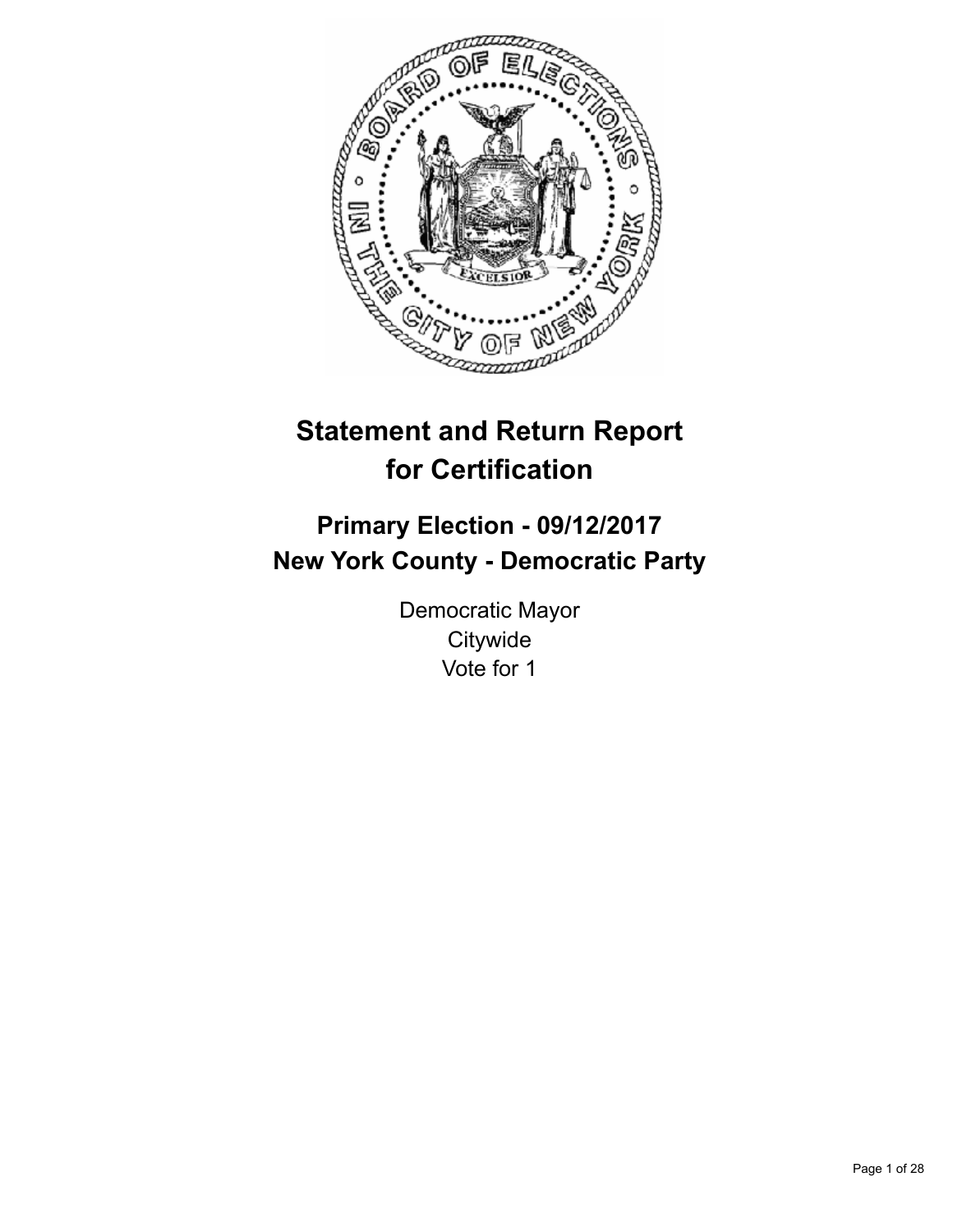

| <b>PUBLIC COUNTER</b>                                    | 10,151 |
|----------------------------------------------------------|--------|
| MANUALLY COUNTED EMERGENCY                               | 2      |
| <b>ABSENTEE / MILITARY</b>                               | 188    |
| <b>AFFIDAVIT</b>                                         | 63     |
| <b>Total Ballots</b>                                     | 10,404 |
| Less - Inapplicable Federal/Special Presidential Ballots | 0      |
| <b>Total Applicable Ballots</b>                          | 10,404 |
| <b>MICHAEL TOLKIN</b>                                    | 731    |
| <b>SAL F. ALBANESE</b>                                   | 2,023  |
| <b>RICHARD S. BASHNER</b>                                | 294    |
| <b>ROBERT GANGI</b>                                      | 385    |
| <b>BILL DE BLASIO</b>                                    | 5,915  |
| ALICE CANCEL (WRITE-IN)                                  | 1      |
| BERNIE SANDERS (WRITE-IN)                                | 1      |
| CHARLES OAKLEY (WRITE-IN)                                | 1      |
| CHRISTOPHER MARTE (WRITE-IN)                             | 1      |
| COLIN CHAN (WRITE-IN)                                    | 1      |
| DANIEL SOLOMON (WRITE-IN)                                | 1      |
| DANIEL SQUADRON (WRITE-IN)                               | 1      |
| HILLARY CLINTON (WRITE-IN)                               | 2      |
| KEITH RICHARDS (WRITE-IN)                                | 1      |
| <b>KEN PERRY (WRITE-IN)</b>                              | 1      |
| KENNETH PERRY (WRITE-IN)                                 | 1      |
| KENNETH WEINE (WRITE-IN)                                 | 1      |
| MARGARET S. CHIN (WRITE-IN)                              | 1      |
| MARK BELLO (WRITE-IN)                                    | 1      |
| MICHAEL BLOOMBERG (WRITE-IN)                             | 5      |
| MICHAEL HALPERT (WRITE-IN)                               | 1      |
| MICHAEL KRAMER (WRITE-IN)                                | 1      |
| MICHAEL PEREIRA (WRITE-IN)                               | 1      |
| MITZELOK SMALL (WRITE-IN)                                | 1      |
| NICHOLE MALLIOTAKIS (WRITE-IN)                           | 1      |
| NICOLE MALLIOTAKIS (WRITE-IN)                            | 4      |
| NINA WATKINS (WRITE-IN)                                  | 1      |
| NOEL HUYNH (WRITE-IN)                                    | 1      |
| PETER WERTHEIM (WRITE-IN)                                | 1      |
| REGINA ESTELA (WRITE-IN)                                 | 1      |
| ROBIN LAVERN WILSON (WRITE-IN)                           | 1      |
| ROBIN LEVERN WILSON (WRITE-IN)                           | 1      |
| RON R. MILLER (WRITE-IN)                                 | 1      |
| RUDOLPH GIULIANI (WRITE-IN)                              | 1      |
| SCOTT STRINGER (WRITE-IN)                                | 3      |
| SHELDON SILVER (WRITE-IN)                                | 1      |
| SOM KHARAZMI (WRITE-IN)                                  | 1      |
| SUSAN FILIPSKI (WRITE-IN)                                | 1      |
| SUZANNE PIPER JD (WRITE-IN)                              | 1      |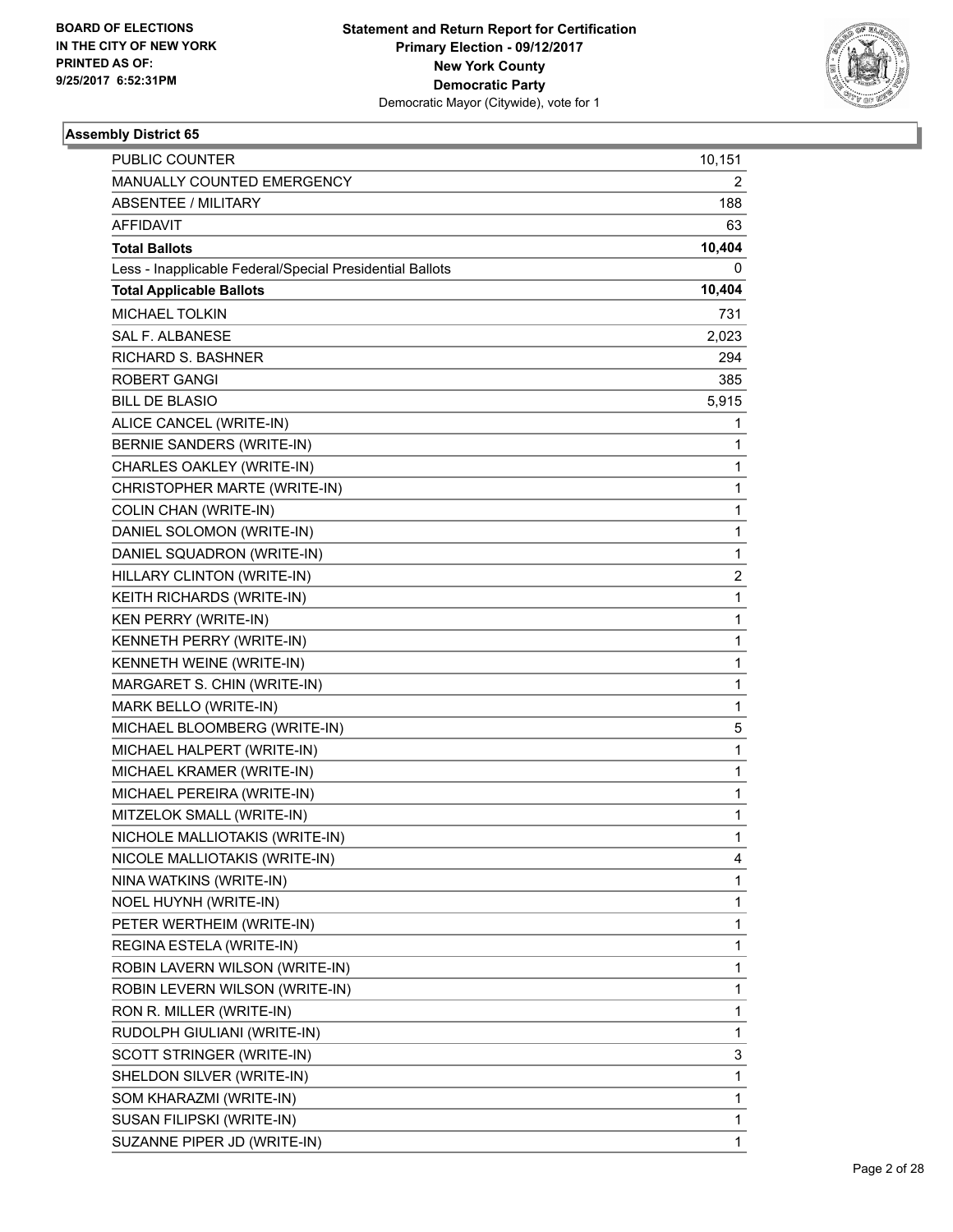

| TISA LA PADILA (WRITE-IN)          |       |
|------------------------------------|-------|
| UNATTRIBUTABLE WRITE-IN (WRITE-IN) | 14    |
| <b>Total Votes</b>                 | 9.408 |
| Unrecorded                         | 996   |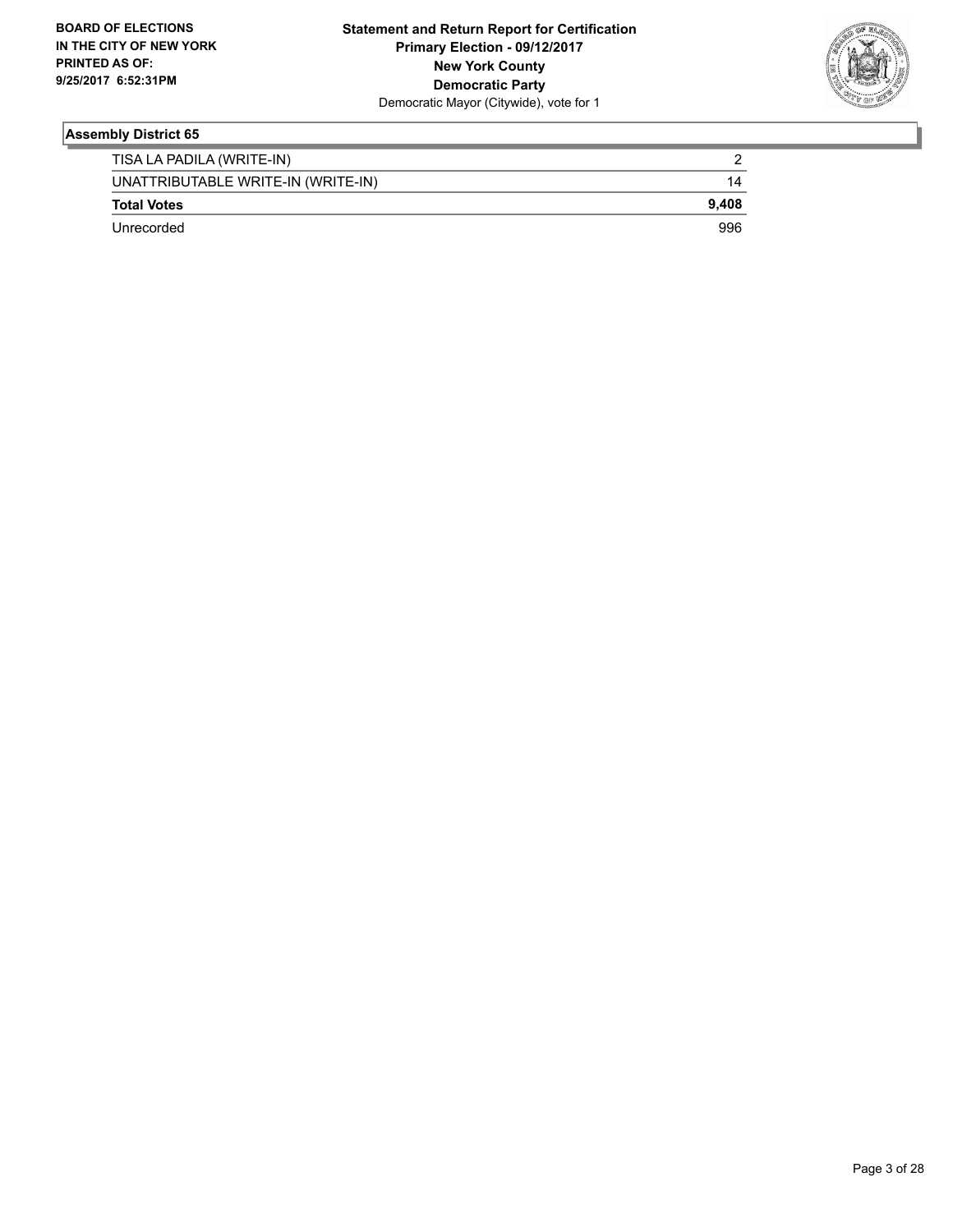

| PUBLIC COUNTER                                           | 9,524          |
|----------------------------------------------------------|----------------|
| MANUALLY COUNTED EMERGENCY                               | 0              |
| <b>ABSENTEE / MILITARY</b>                               | 255            |
| AFFIDAVIT                                                | 48             |
| <b>Total Ballots</b>                                     | 9,827          |
| Less - Inapplicable Federal/Special Presidential Ballots | 0              |
| <b>Total Applicable Ballots</b>                          | 9,827          |
| <b>MICHAEL TOLKIN</b>                                    | 489            |
| <b>SAL F. ALBANESE</b>                                   | 2,085          |
| <b>RICHARD S. BASHNER</b>                                | 342            |
| <b>ROBERT GANGI</b>                                      | 343            |
| <b>BILL DE BLASIO</b>                                    | 6,158          |
| ADAM T BRUNK (WRITE-IN)                                  | 1              |
| AKEEM BROWDER (WRITE-IN)                                 | 4              |
| ALEXI ROTTENSTREICH (WRITE-IN)                           | 1              |
| ARIEL PETERS (WRITE-IN)                                  | $\mathbf 1$    |
| <b>BARACK OBAMA (WRITE-IN)</b>                           | $\mathbf{1}$   |
| <b>BERNIE SANDERS (WRITE-IN)</b>                         | 2              |
| <b>BO DIETL (WRITE-IN)</b>                               | $\overline{2}$ |
| CHRISTINE QUINN (WRITE-IN)                               | 3              |
| CHUCK SCHUMER (WRITE-IN)                                 | $\mathbf{1}$   |
| CYNTHIA NIXON (WRITE-IN)                                 | 1              |
| DICK GREGORY (WRITE-IN)                                  | $\mathbf{1}$   |
| ELIZABETH CHU (WRITE-IN)                                 | 1              |
| EVA MOSHOVITZ (WRITE-IN)                                 | $\mathbf{1}$   |
| HILLARY CLINTON (WRITE-IN)                               | $\overline{7}$ |
| IAN MACKAYE (WRITE-IN)                                   | 1              |
| JAKE WEINER (WRITE-IN)                                   | 1              |
| JAMES F MCCONNELL (WRITE-IN)                             | $\mathbf{1}$   |
| JAMES SIMONS (WRITE-IN)                                  | 1              |
| JOE LHOTA (WRITE-IN)                                     | 1              |
| JOSEPH RAGNO (WRITE-IN)                                  | $\mathbf{1}$   |
| <b>JOSH THOMPSON (WRITE-IN)</b>                          | 1              |
| JULIE BOSE (WRITE-IN)                                    | 1              |
| MADDY DE LOVE (WRITE-IN)                                 | 1              |
| MICHAEL BLOOMBERG (WRITE-IN)                             | 16             |
| MOE LOOGHAM (WRITE-IN)                                   | 1              |
| NICOLE MALLIOTAKIS (WRITE-IN)                            | 2              |
| PETER WERTHEIM (WRITE-IN)                                | 1              |
| PREET BHARARA (WRITE-IN)                                 | 1              |
| RITCHIE TORRES (WRITE-IN)                                | 1              |
| ROCKY DE LA FUENTE (WRITE-IN)                            | 1              |
| RU PAUL (WRITE-IN)                                       | 1              |
| SCOTT STRINGER (WRITE-IN)                                | 3              |
| SHEILA RAMESH (WRITE-IN)                                 | 1              |
| SUSAN CACAPPOLO (WRITE-IN)                               | 1              |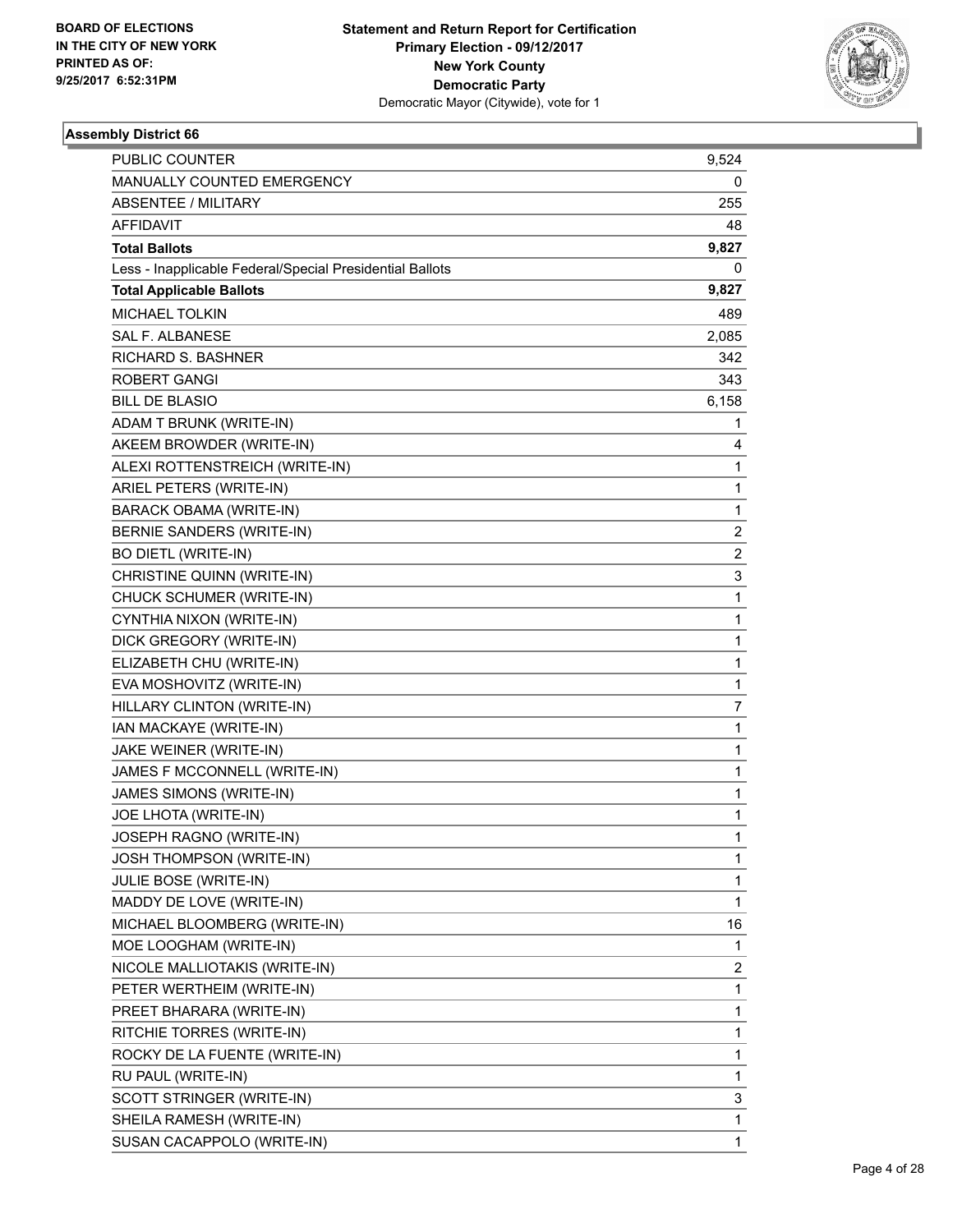

| UNATTRIBUTABLE WRITE-IN (WRITE-IN) |       |
|------------------------------------|-------|
| <b>Total Votes</b>                 | 9.490 |
| Unrecorded                         | 337   |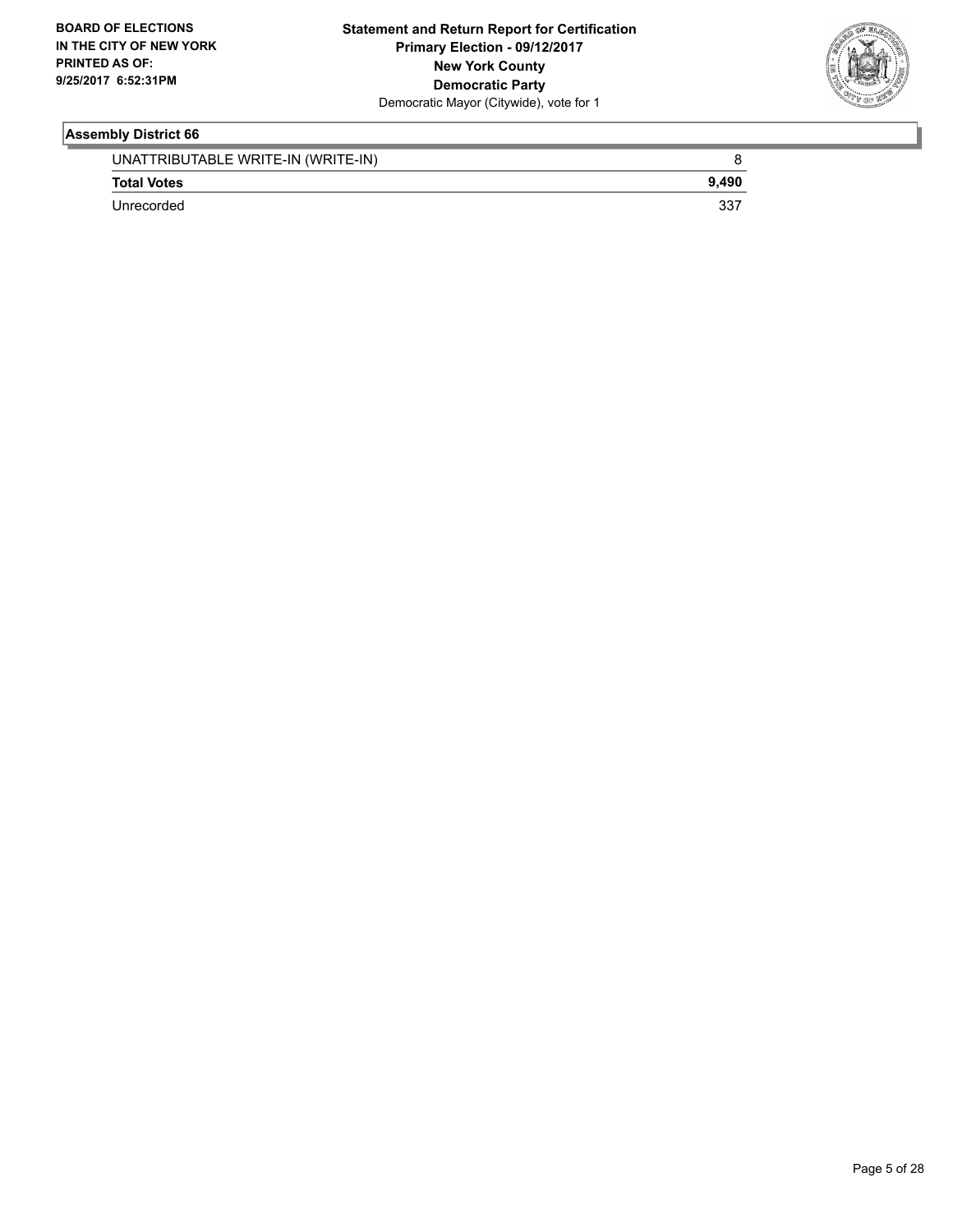

| PUBLIC COUNTER                                           | 13,657 |
|----------------------------------------------------------|--------|
| MANUALLY COUNTED EMERGENCY                               | 0      |
| <b>ABSENTEE / MILITARY</b>                               | 359    |
| <b>AFFIDAVIT</b>                                         | 70     |
| <b>Total Ballots</b>                                     | 14,086 |
| Less - Inapplicable Federal/Special Presidential Ballots | 0      |
| <b>Total Applicable Ballots</b>                          | 14,086 |
| <b>MICHAEL TOLKIN</b>                                    | 812    |
| <b>SAL F. ALBANESE</b>                                   | 2,725  |
| <b>RICHARD S. BASHNER</b>                                | 486    |
| <b>ROBERT GANGI</b>                                      | 359    |
| <b>BILL DE BLASIO</b>                                    | 8,937  |
| ADREW TILEM (WRITE-IN)                                   | 2      |
| AKEEM BROWDER (WRITE-IN)                                 | 1      |
| ANTHONY WEINER (WRITE-IN)                                | 1      |
| BARACK OBAMA (WRITE-IN)                                  | 1      |
| BERNIE SANDERS (WRITE-IN)                                | 1      |
| BILL MURAWSKI (WRITE-IN)                                 | 2      |
| BILL THOMPSON (WRITE-IN)                                 | 1      |
| <b>BO DIETL (WRITE-IN)</b>                               | 1      |
| BRIAN LEHRER (WRITE-IN)                                  | 1      |
| <b>BRUCE SPRINGSTEIN (WRITE-IN)</b>                      | 1      |
| BURTON JOSEPHS (WRITE-IN)                                | 2      |
| CAS HOLLOWAY (WRITE-IN)                                  | 1      |
| CHRISTINE QUINN (WRITE-IN)                               | 9      |
| COREY JOHNSON (WRITE-IN)                                 | 1      |
| DANIEL GARODNICK (WRITE-IN)                              | 4      |
| EDIE WINDSOR (WRITE-IN)                                  | 1      |
| <b>GALE BREWER (WRITE-IN)</b>                            | 2      |
| HAROLD SERBAN (WRITE-IN)                                 | 1      |
| HELEN ROSENTHAL (WRITE-IN)                               | 3      |
| HILLARY CLINTON (WRITE-IN)                               | 9      |
| INEZ BARRON (WRITE-IN)                                   | 1      |
| JAMES LISSAK (WRITE-IN)                                  | 1      |
| JANE FLECHNER (WRITE-IN)                                 | 1      |
| JARROLD L. NADLER (WRITE-IN)                             | 1      |
| JAY REID (WRITE-IN)                                      | 1      |
| JOHN PALMIERI (WRITE-IN)                                 | 1      |
| JON MEYERSOHN (WRITE-IN)                                 | 1      |
| JOSH LOCKWOOD (WRITE-IN)                                 | 1      |
| JUDITH BROWN (WRITE-IN)                                  | 1      |
| JULIE BOSE (WRITE-IN)                                    | 1      |
| LAWRENCE FABION (WRITE-IN)                               | 1      |
| LEANARD A. MITOLA (WRITE-IN)                             | 1      |
| LINDA G. MARCH (WRITE-IN)                                | 1      |
| MARK POONS (WRITE-IN)                                    | 1      |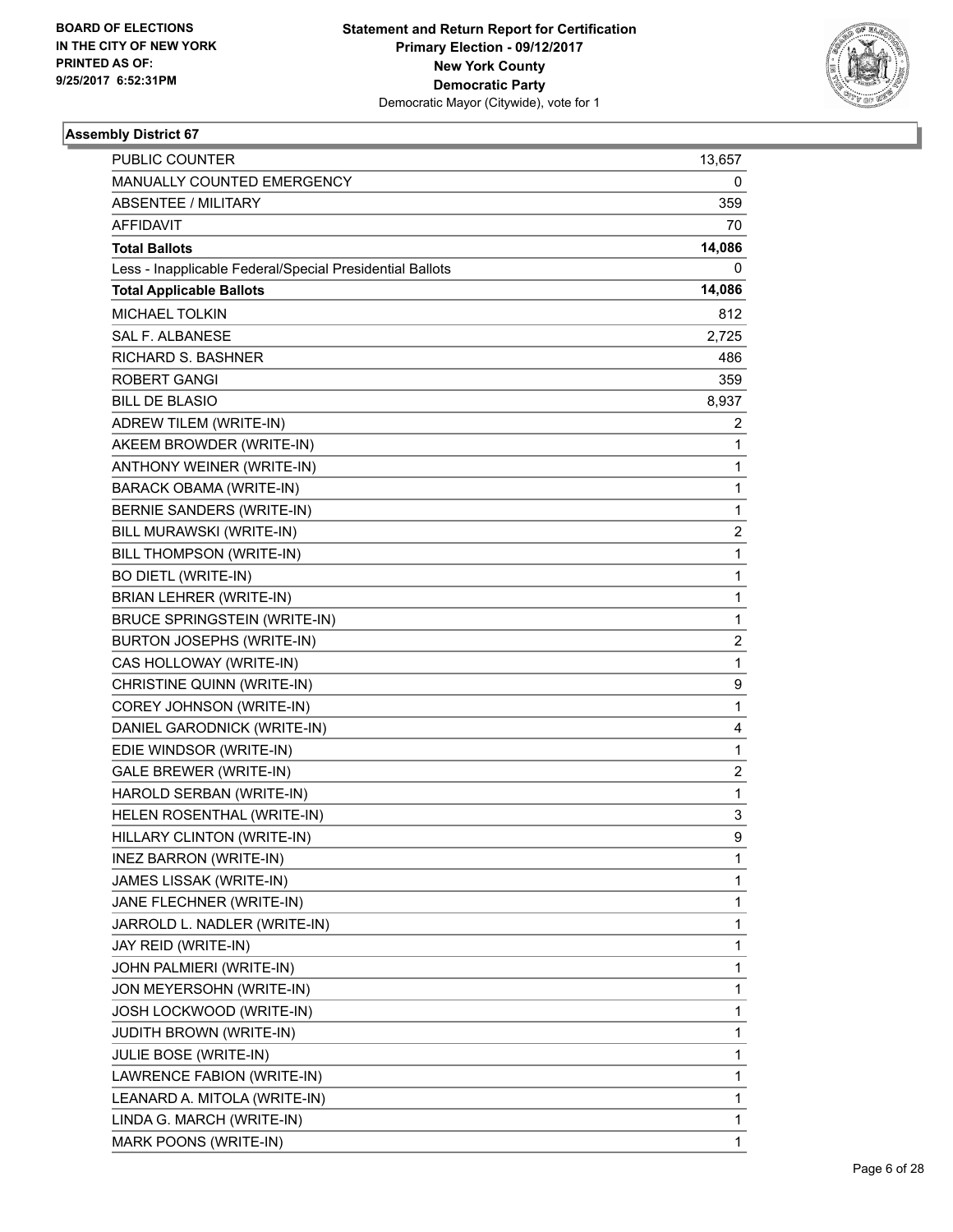

| MEL WYMORE (WRITE-IN)              |                |
|------------------------------------|----------------|
| MICHAEL BLOOMBERG (WRITE-IN)       | 44             |
| MICHELLE OBAMA (WRITE-IN)          |                |
| NICOLE MALLIOTAKIS (WRITE-IN)      | 8              |
| PREET BHARARA (WRITE-IN)           |                |
| RONNIE ELDRIDGE (WRITE-IN)         | $\overline{2}$ |
| RUTH ANNE VISNAUSKAS (WRITE-IN)    |                |
| SCOTT STRINGER (WRITE-IN)          | 5              |
| SETH PINSKY (WRITE-IN)             |                |
| STEPHEN LARIE (WRITE-IN)           |                |
| STUART FEFFE (WRITE-IN)            |                |
| TOM ROACH (WRITE-IN)               |                |
| UNATTRIBUTABLE WRITE-IN (WRITE-IN) | 14             |
| <b>Total Votes</b>                 | 13,459         |
| Unrecorded                         | 627            |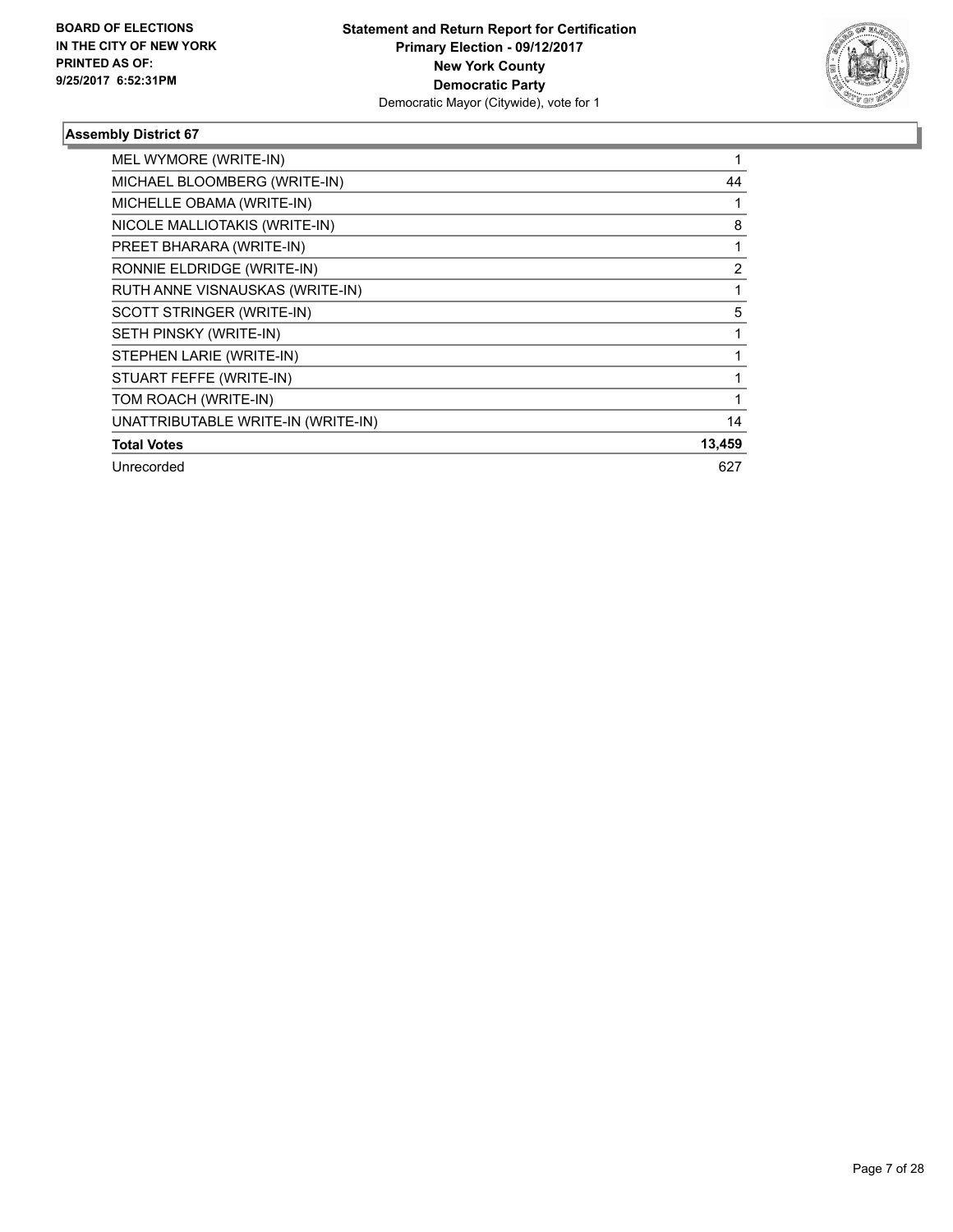

| PUBLIC COUNTER                                           | 9,572                   |
|----------------------------------------------------------|-------------------------|
| MANUALLY COUNTED EMERGENCY                               | 0                       |
| <b>ABSENTEE / MILITARY</b>                               | 341                     |
| AFFIDAVIT                                                | 69                      |
| <b>Total Ballots</b>                                     | 9,982                   |
| Less - Inapplicable Federal/Special Presidential Ballots | 0                       |
| <b>Total Applicable Ballots</b>                          | 9,982                   |
| <b>MICHAEL TOLKIN</b>                                    | 393                     |
| <b>SAL F. ALBANESE</b>                                   | 727                     |
| RICHARD S. BASHNER                                       | 208                     |
| <b>ROBERT GANGI</b>                                      | 313                     |
| <b>BILL DE BLASIO</b>                                    | 7,863                   |
| ADRIANO ESPAILLAT (WRITE-IN)                             | 1                       |
| AKEEM BROWDER (WRITE-IN)                                 | 1                       |
| BARACK OBAMA (WRITE-IN)                                  | 1                       |
| BELLA ABZUG (WRITE-IN)                                   | $\mathbf 1$             |
| BERNIE SANDERS (WRITE-IN)                                | 1                       |
| <b>BO DIETL (WRITE-IN)</b>                               | 3                       |
| CHRISTINE QUINN (WRITE-IN)                               | 1                       |
| CLARK MIDDLETON (WRITE-IN)                               | $\mathbf{1}$            |
| ELRUBY BROUNLEE (WRITE-IN)                               | 1                       |
| EVELYN WOODS (WRITE-IN)                                  | $\mathbf 1$             |
| FATIMA HANEY (WRITE-IN)                                  | $\mathbf{1}$            |
| FREDERICK DOUGLAS (WRITE-IN)                             | 1                       |
| HILLARY CLINTON (WRITE-IN)                               | $\overline{2}$          |
| JAMEELAH PRESSLEY (WRITE-IN)                             | $\mathbf{1}$            |
| JASON CRUZ (WRITE-IN)                                    | $\overline{\mathbf{c}}$ |
| JORDI ARBOLEDA (WRITE-IN)                                | $\mathbf 1$             |
| JOSE GUEVARA (WRITE-IN)                                  | 1                       |
| MAX RUDOLF SARINSKY (WRITE-IN)                           | 1                       |
| MCCARTNEY HEATHER (WRITE-IN)                             | 1                       |
| MELISSA MARK-VIVERITO (WRITE-IN)                         | $\mathbf{1}$            |
| MICHAEL BLOOMBERG (WRITE-IN)                             | $\mathbf{2}$            |
| NICOLE MALLIOTAKIS (WRITE-IN)                            | 1                       |
| PREET BHARARA (WRITE-IN)                                 | 1                       |
| RAFAEL L. HERNANDEZ (WRITE-IN)                           | 1                       |
| RAY TIRADO (WRITE-IN)                                    | 1                       |
| ROBERT RODRIGUEZ (WRITE-IN)                              | 1                       |
| ROCKY DE LA FUENTE (WRITE-IN)                            | 1                       |
| RUBEN DIAZ (WRITE-IN)                                    | 1                       |
| SCOTT STRINGER (WRITE-IN)                                | 2                       |
| UNATTRIBUTABLE WRITE-IN (WRITE-IN)                       | 11                      |
| WILLIAM DEBLAS (WRITE-IN)                                | 1                       |
| <b>Total Votes</b>                                       | 9,551                   |
| Unrecorded                                               | 431                     |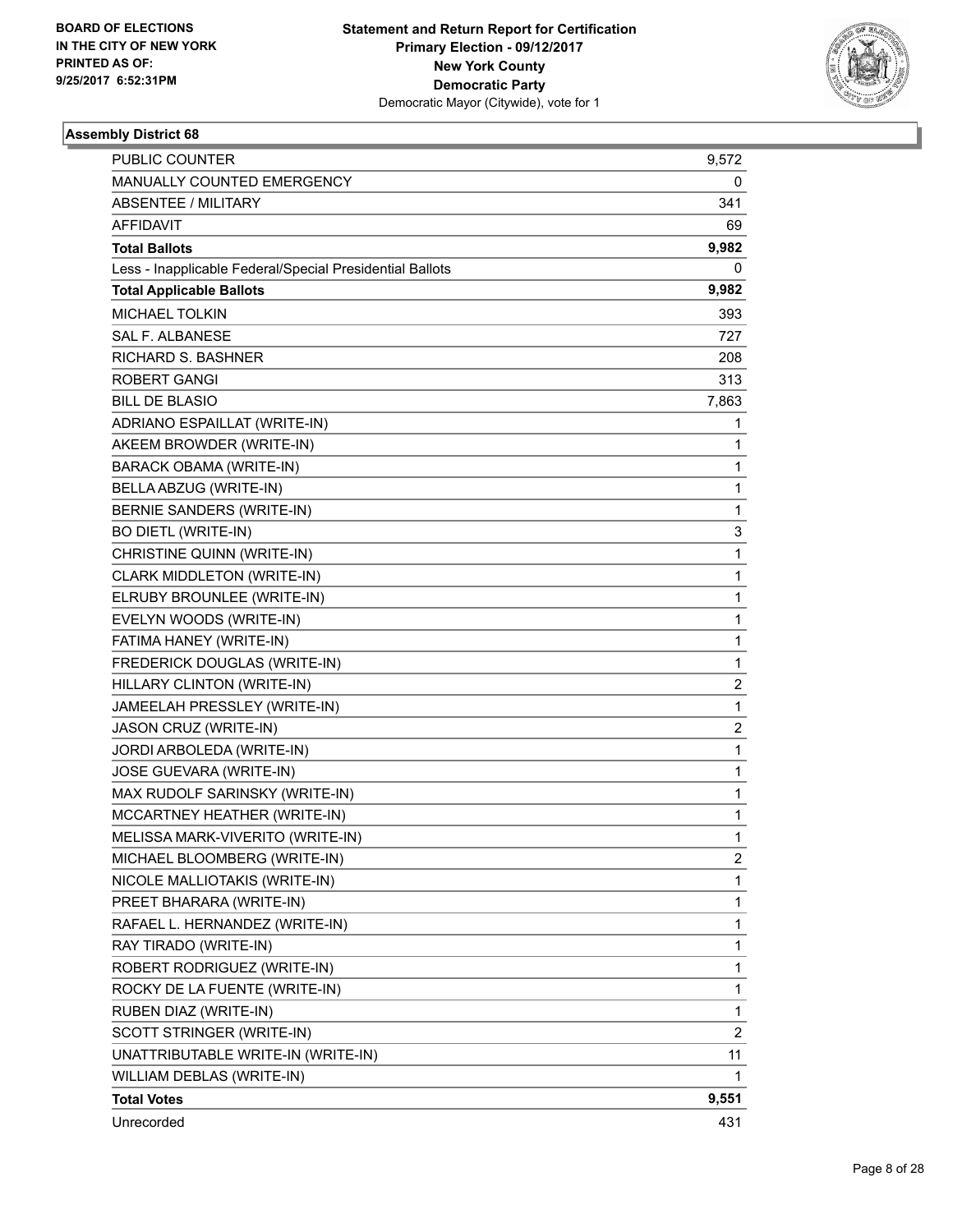

| PUBLIC COUNTER                                           | 14,553                  |
|----------------------------------------------------------|-------------------------|
| MANUALLY COUNTED EMERGENCY                               | 0                       |
| <b>ABSENTEE / MILITARY</b>                               | 426                     |
| AFFIDAVIT                                                | 78                      |
| <b>Total Ballots</b>                                     | 15,057                  |
| Less - Inapplicable Federal/Special Presidential Ballots | 0                       |
| <b>Total Applicable Ballots</b>                          | 15,057                  |
| <b>MICHAEL TOLKIN</b>                                    | 615                     |
| <b>SAL F. ALBANESE</b>                                   | 2,016                   |
| RICHARD S. BASHNER                                       | 396                     |
| <b>ROBERT GANGI</b>                                      | 491                     |
| <b>BILL DE BLASIO</b>                                    | 10,915                  |
| AL KADVAN (WRITE-IN)                                     | 1                       |
| ARIEL RUIZ (WRITE-IN)                                    | 1                       |
| <b>BERNIE SANDERS (WRITE-IN)</b>                         | $\overline{\mathbf{c}}$ |
| <b>BO DIETL (WRITE-IN)</b>                               | $\overline{c}$          |
| BRIAN LEHRER (WRITE-IN)                                  | $\mathbf{1}$            |
| BRYAN HAUT (WRITE-IN)                                    | 1                       |
| CHRISTINE QUINN (WRITE-IN)                               | 8                       |
| CHRISTOPHER HENRY (WRITE-IN)                             | $\mathbf{1}$            |
| COLSEN WHITEHEAD (WRITE-IN)                              | 1                       |
| DANIEL EISENBERG (WRITE-IN)                              | $\mathbf 1$             |
| DANIEL GARODNICK (WRITE-IN)                              | $\mathbf{1}$            |
| DAVID OWENS (WRITE-IN)                                   | 1                       |
| ED KOCH (WRITE-IN)                                       | 1                       |
| EUGENIA SIMMONS-TAYLOR (WRITE-IN)                        | $\mathbf{1}$            |
| FIORELLO LAGUARDIA (WRITE-IN)                            | $\overline{\mathbf{c}}$ |
| FORELLO LAGUARTIA (WRITE-IN)                             | 1                       |
| FRED HAMPTON (WRITE-IN)                                  | $\mathbf{1}$            |
| FRED WEISS (WRITE-IN)                                    | 1                       |
| FREDRIKA WILSON (WRITE-IN)                               | 1                       |
| <b>GALE BREWER (WRITE-IN)</b>                            | $\overline{c}$          |
| GARY E. OSIUS (WRITE-IN)                                 | 1                       |
| HARI KANDU BOLU (WRITE-IN)                               | 1                       |
| HEIDI WENDEL (WRITE-IN)                                  | 1                       |
| HILLARY CLINTON (WRITE-IN)                               | 14                      |
| JENNIFER R COWAN (WRITE-IN)                              | 1                       |
| JILLIAN J. ROTHMAN (WRITE-IN)                            | 1                       |
| JOE LHOTA (WRITE-IN)                                     | 1                       |
| LETITIA JAMES (WRITE-IN)                                 | 3                       |
| LINDA ROSENTHAL (WRITE-IN)                               | 1                       |
| LINDSAY HONAN (WRITE-IN)                                 | 1                       |
| MARIAH CAREY (WRITE-IN)                                  | 1                       |
| MARK LANDIS (WRITE-IN)                                   | 1                       |
| <b>MASNON BAINES (WRITE-IN)</b>                          | 1                       |
| MELISSA MARK-VIVERITO (WRITE-IN)                         | 1                       |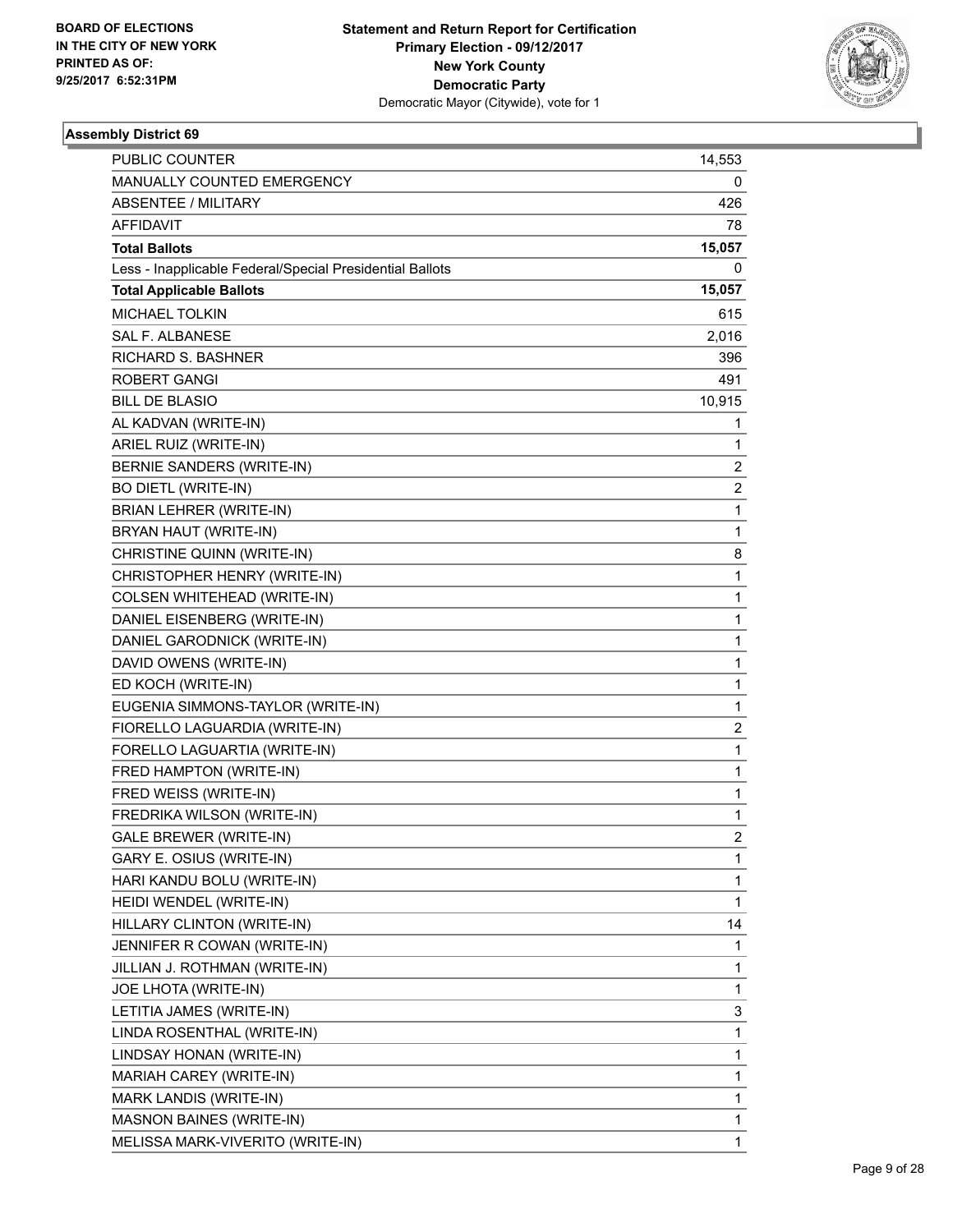

| MICHAEL BLOOMBERG (WRITE-IN)              | 21     |
|-------------------------------------------|--------|
| MICHAEL GREYS (WRITE-IN)                  | 1      |
| NICKY MALIATAKIS (WRITE-IN)               | 1      |
| NICOLE MALLIOTAKIS (WRITE-IN)             | 2      |
| PAUL FISCHER (WRITE-IN)                   | 1      |
| PREET BHARARA (WRITE-IN)                  | 2      |
| RAYMOND WONG (WRITE-IN)                   | 1      |
| RENE KATHAWALA (WRITE-IN)                 | 1      |
| ROBERT DENIRO (WRITE-IN)                  | 1      |
| ROBERT JACKSON (WRITE-IN)                 | 1      |
| RUTH LIPMARY (WRITE-IN)                   | 1      |
| SALLY YATES (WRITE-IN)                    | 1      |
| SCOTT STRINGER (WRITE-IN)                 | 2      |
| STEPHEN BARNES (WRITE-IN)                 | 1      |
| STEVEN KAYE (WRITE-IN)                    | 1      |
| STEVEN WIGERMAN (WRITE-IN)                | 1      |
| UNATTRIBUTABLE WRITE-IN (WRITE-IN)        | 10     |
| UNCOUNTED WRITE-IN PER STATUTE (WRITE-IN) | 2      |
| WILLIAM DYER HALPERN (WRITE-IN)           | 1      |
| <b>Total Votes</b>                        | 14,545 |
| Unrecorded                                | 512    |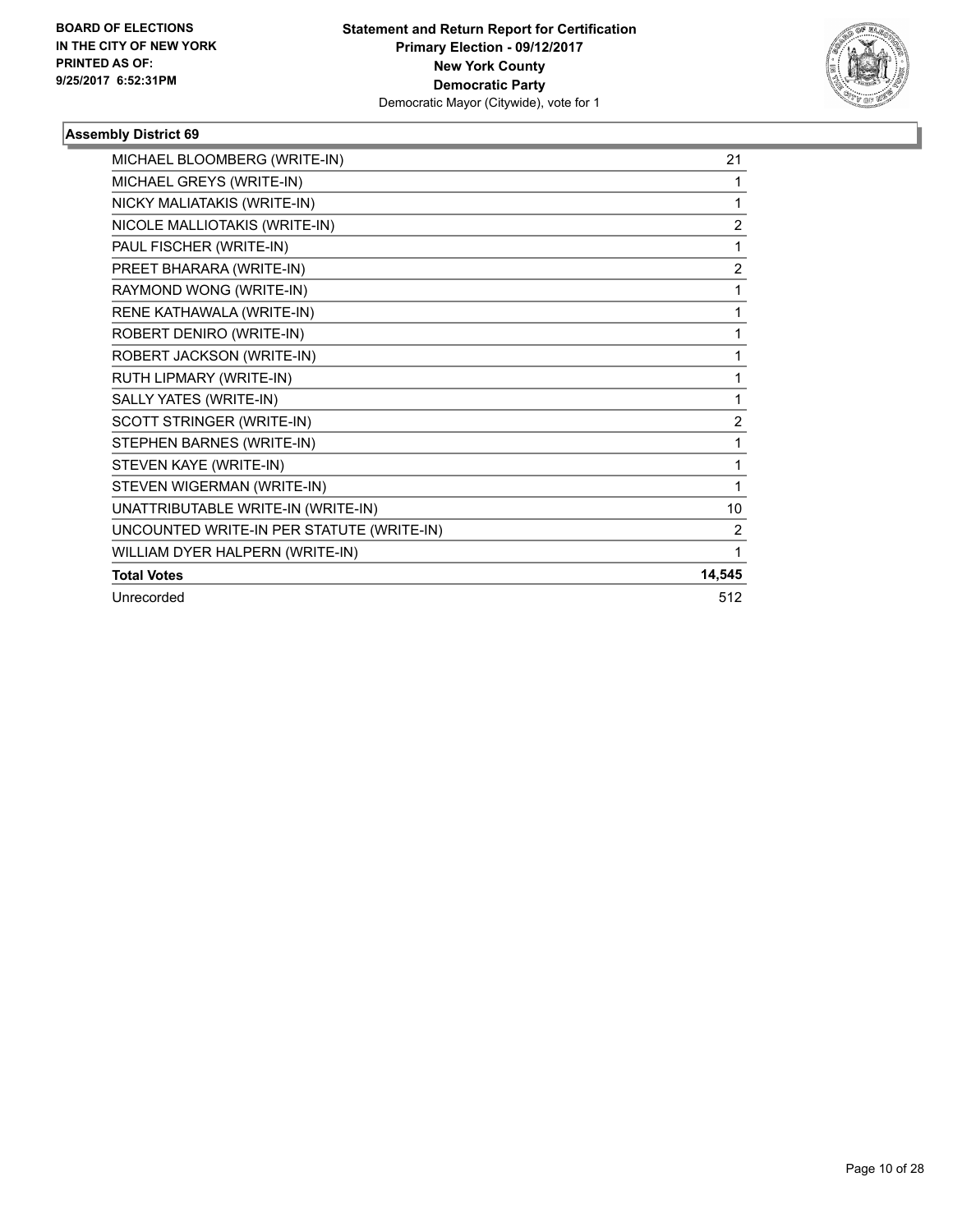

| PUBLIC COUNTER                                           | 11,782         |
|----------------------------------------------------------|----------------|
| MANUALLY COUNTED EMERGENCY                               | 0              |
| <b>ABSENTEE / MILITARY</b>                               | 461            |
| AFFIDAVIT                                                | 116            |
| <b>Total Ballots</b>                                     | 12,359         |
| Less - Inapplicable Federal/Special Presidential Ballots | 0              |
| <b>Total Applicable Ballots</b>                          | 12,359         |
| <b>MICHAEL TOLKIN</b>                                    | 380            |
| <b>SAL F. ALBANESE</b>                                   | 785            |
| <b>RICHARD S. BASHNER</b>                                | 199            |
| <b>ROBERT GANGI</b>                                      | 337            |
| <b>BILL DE BLASIO</b>                                    | 10,140         |
| AHMED BROWDER (WRITE-IN)                                 | 1              |
| AKEEM BROWDER (WRITE-IN)                                 | 2              |
| ALETHA MAYBANK (WRITE-IN)                                | 1              |
| ALVIN BRAGG JR. (WRITE-IN)                               | $\mathbf 1$    |
| ANTHONY BECKFORD (WRITE-IN)                              | 1              |
| ANTHONY WEINER (WRITE-IN)                                | 2              |
| <b>BILL PERKINS (WRITE-IN)</b>                           | 1              |
| BLUE IVY CARTER (WRITE-IN)                               | $\mathbf{1}$   |
| <b>BO DIETL (WRITE-IN)</b>                               | 1              |
| CARL FINN (WRITE-IN)                                     | $\mathbf 1$    |
| CHARLES BARRON (WRITE-IN)                                | $\mathbf{1}$   |
| CHARLES F. COLEMAN JR. (WRITE-IN)                        | 1              |
| CHRISTINE QUINN (WRITE-IN)                               | $\overline{2}$ |
| CHRISTOPHER ANDERSON (WRITE-IN)                          | $\mathbf{1}$   |
| CYNTHIA NIXON (WRITE-IN)                                 | 1              |
| DENNIS DERRYCK (WRITE-IN)                                | $\mathbf 1$    |
| ERIC SCHNEIRMAN T. (WRITE-IN)                            | 1              |
| HILLARY CLINTON (WRITE-IN)                               | 3              |
| JACHIAR KALE (WRITE-IN)                                  | 1              |
| JAMES S. DENNIS (WRITE-IN)                               | $\mathbf{1}$   |
| JEREMY ATIE (WRITE-IN)                                   | 1              |
| JIMMY MCMILLAN (WRITE-IN)                                | 1              |
| JOHN CHAPMAN (WRITE-IN)                                  | 1              |
| JOHN LIU (WRITE-IN)                                      | 2              |
| KEITH R. VESSELL (WRITE-IN)                              | 1              |
| KEN CHEASETT (WRITE-IN)                                  | 1              |
| KEVIN CANFIELD (WRITE-IN)                                | 1              |
| LESLIE BERNARD JOSEPH (WRITE-IN)                         | 1              |
| LETITIA JAMES (WRITE-IN)                                 | 1              |
| LUIS TEJADA (WRITE-IN)                                   | 1              |
| LUKE SPONHOLZ (WRITE-IN)                                 | 1              |
| MICHAEL BLOOMBERG (WRITE-IN)                             | 2              |
| MICHAEL DEL GUIDICE (WRITE-IN)                           | 1              |
| MICHELLE OBAMA (WRITE-IN)                                | 1              |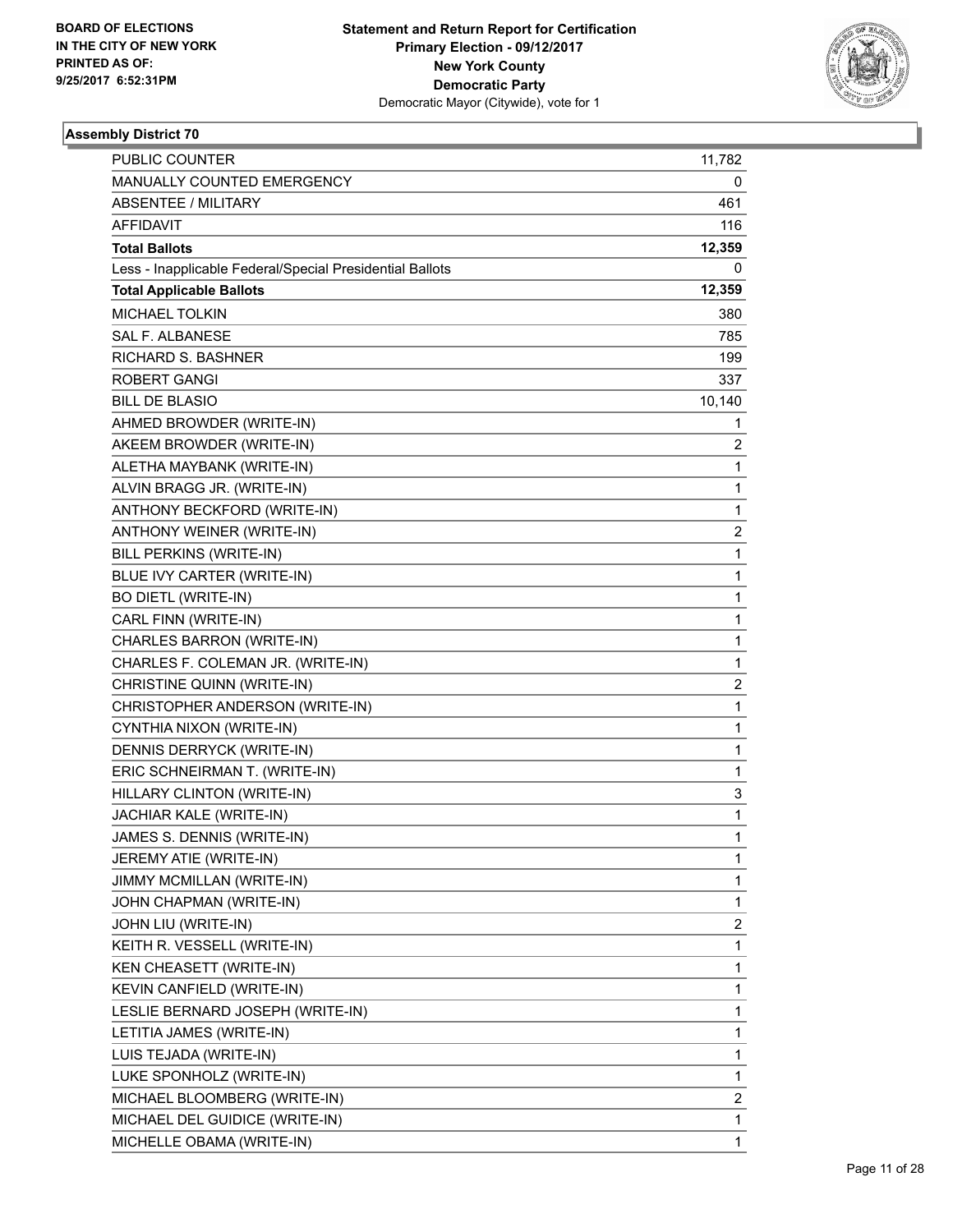

| MONECA HARRIS (WRITE-IN)                  |                |
|-------------------------------------------|----------------|
| NANCY PELOSI (WRITE-IN)                   |                |
| NICOLE MALLIOTAKIS (WRITE-IN)             | $\overline{2}$ |
| PATTI SMITH (WRITE-IN)                    |                |
| PHARIEN GRIFFTH (WRITE-IN)                |                |
| ROCHELLE THOMPSON (WRITE-IN)              |                |
| RUBEN DIAZ JR (WRITE-IN)                  |                |
| STEPHANIE LLANES (WRITE-IN)               |                |
| SYDNEY WILLIAMS (WRITE-IN)                | 1              |
| TAMECCA SERIL (WRITE-IN)                  |                |
| TARIK JOHNSON (WRITE-IN)                  |                |
| UNATTRIBUTABLE WRITE-IN (WRITE-IN)        | 10             |
| UNCOUNTED WRITE-IN PER STATUTE (WRITE-IN) |                |
| WAYNE TENNENT (WRITE-IN)                  | 1              |
| WHOOPI GOLDBERG (WRITE-IN)                |                |
| <b>Total Votes</b>                        | 11,907         |
| Unrecorded                                | 452            |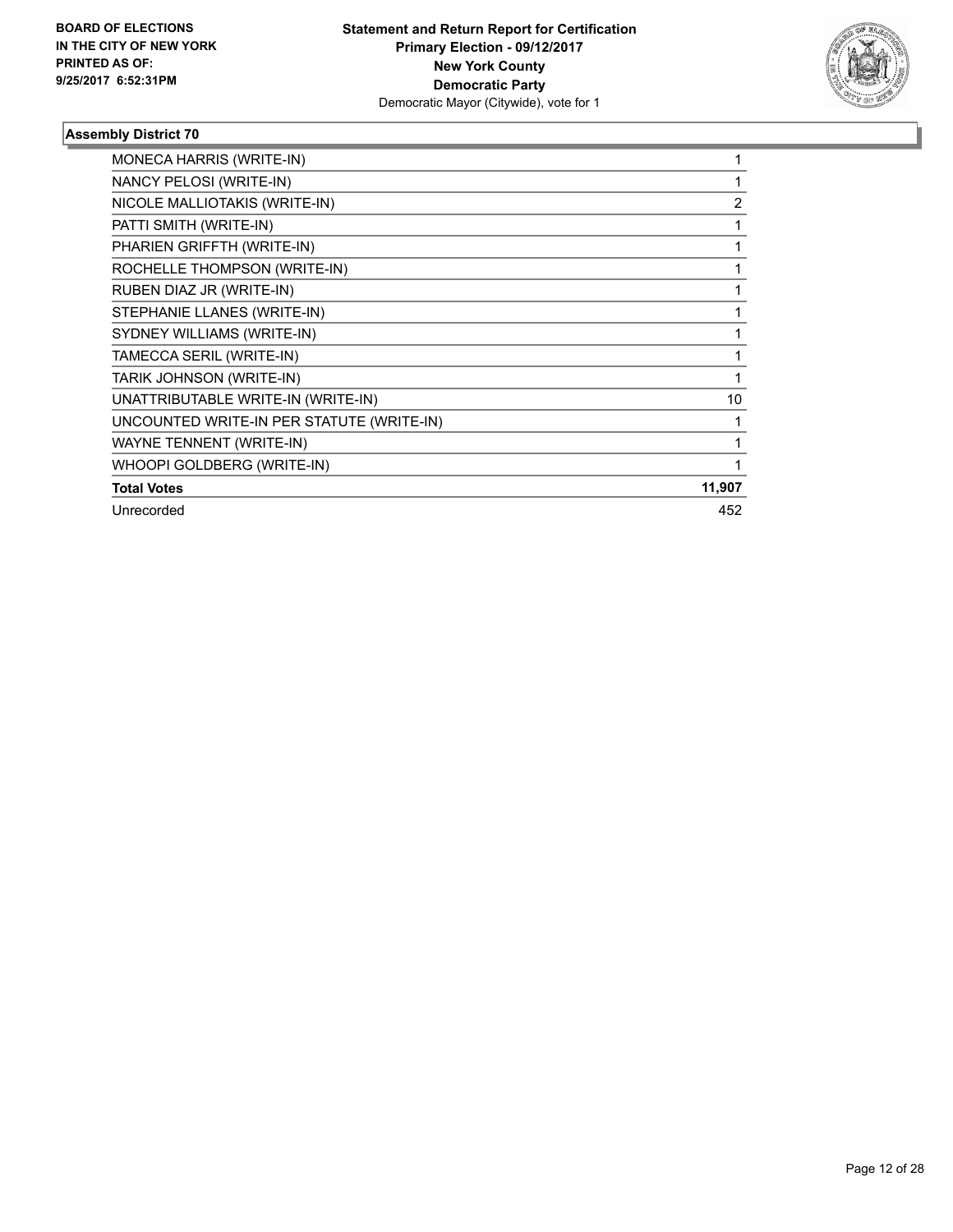

| PUBLIC COUNTER                                           | 11,196       |
|----------------------------------------------------------|--------------|
| MANUALLY COUNTED EMERGENCY                               | 0            |
| ABSENTEE / MILITARY                                      | 329          |
| <b>AFFIDAVIT</b>                                         | 99           |
| <b>Total Ballots</b>                                     | 11,624       |
| Less - Inapplicable Federal/Special Presidential Ballots | 0            |
| <b>Total Applicable Ballots</b>                          | 11,624       |
| <b>MICHAEL TOLKIN</b>                                    | 420          |
| <b>SAL F. ALBANESE</b>                                   | 963          |
| <b>RICHARD S. BASHNER</b>                                | 208          |
| <b>ROBERT GANGI</b>                                      | 342          |
| <b>BILL DE BLASIO</b>                                    | 9,337        |
| AKEEM BROWDER (WRITE-IN)                                 | 1            |
| ANDREW CUOMO (WRITE-IN)                                  | 1            |
| <b>BARACK OBAMA (WRITE-IN)</b>                           | 1            |
| BERNIE SANDERS (WRITE-IN)                                | $\mathbf 1$  |
| BILL MURAWSKI (WRITE-IN)                                 | 1            |
| <b>BO DIETL (WRITE-IN)</b>                               | 2            |
| CARL BANKS (WRITE-IN)                                    | 1            |
| CARMEN DE LA ROSA (WRITE-IN)                             | $\mathbf{1}$ |
| CHRISTINE QUINN (WRITE-IN)                               | 4            |
| CYNTHIA MCKINNEY (WRITE-IN)                              | 1            |
| DAVID DINKINS (WRITE-IN)                                 | 2            |
| ERIC V. TARR JR. (WRITE-IN)                              | 1            |
| FRANCOISE PICKART (WRITE-IN)                             | 1            |
| <b>GABRIEL BLAU (WRITE-IN)</b>                           | $\mathbf{1}$ |
| GALE BREWER (WRITE-IN)                                   | 1            |
| GEORGETTE MORGAN THOMAS (WRITE-IN)                       | $\mathbf 1$  |
| GIOVONNI D'AMATO (WRITE-IN)                              | 1            |
| HILLARY CLINTON (WRITE-IN)                               | 6            |
| HOWARD STERN (WRITE-IN)                                  | 1            |
| IRMA HARVEY (WRITE-IN)                                   | $\mathbf 1$  |
| <b>ISRAEL MANTEL (WRITE-IN)</b>                          | 1            |
| JOSHUA ACOSTA (WRITE-IN)                                 | 1            |
| LEOLA MADDOX (WRITE-IN)                                  | 1            |
| MICHAEL BLOOMBERG (WRITE-IN)                             | 1            |
| NICOLE MALLIOTAKIS (WRITE-IN)                            | 1            |
| RICHARD DORRITIE (WRITE-IN)                              | 1            |
| ROBERT JACKSON (WRITE-IN)                                | 4            |
| ROBERT WHITEHOUSE (WRITE-IN)                             | 1            |
| ROSAYN ANDERSON (WRITE-IN)                               | 1            |
| SCOTT STRINGER (WRITE-IN)                                | 4            |
| SELENA SANCHEZ (WRITE-IN)                                | 1            |
| THOMAS LOPEZ PIERRE (WRITE-IN)                           | 1            |
| UNATTRIBUTABLE WRITE-IN (WRITE-IN)                       | 11           |
| WILLARD SCHULTZ (WRITE-IN)                               | 1            |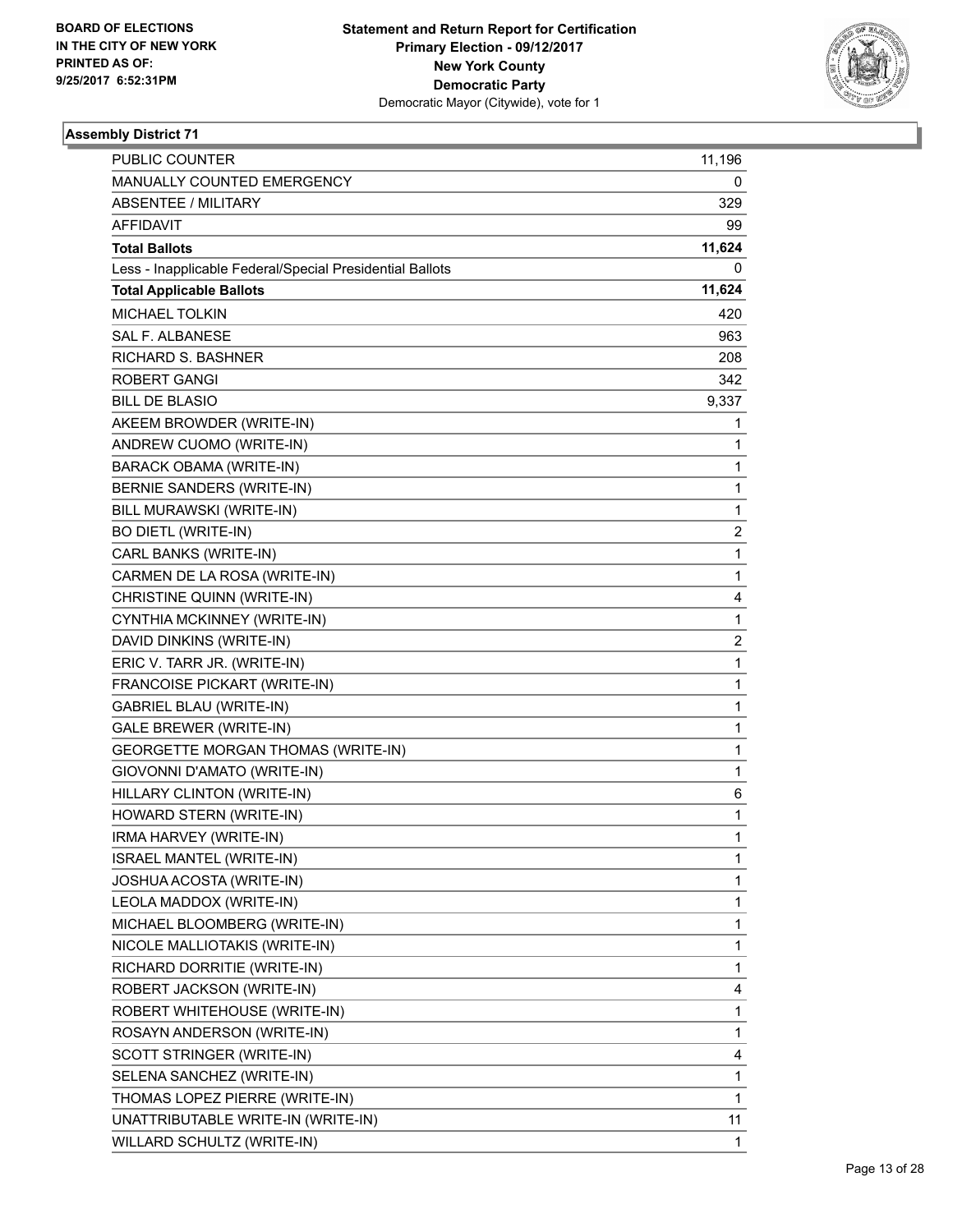

| <b>Total Votes</b>                                       | 11,330 |
|----------------------------------------------------------|--------|
| Unrecorded                                               | 294    |
| <b>Assembly District 72</b>                              |        |
| PUBLIC COUNTER                                           | 9,108  |
| <b>MANUALLY COUNTED EMERGENCY</b>                        | 0      |
| ABSENTEE / MILITARY                                      | 167    |
| <b>AFFIDAVIT</b>                                         | 78     |
| <b>Total Ballots</b>                                     | 9,353  |
| Less - Inapplicable Federal/Special Presidential Ballots | 0      |
| <b>Total Applicable Ballots</b>                          | 9,353  |
| <b>MICHAEL TOLKIN</b>                                    | 352    |
| SAL F. ALBANESE                                          | 907    |
| RICHARD S. BASHNER                                       | 192    |
| ROBERT GANGI                                             | 249    |
| <b>BILL DE BLASIO</b>                                    | 7,255  |
| BERNIE SANDERS (WRITE-IN)                                | 2      |
| BILL MURAWSKI (WRITE-IN)                                 |        |
| CAELA ZANONI (WRITE-IN)                                  | 1      |
| CALVIN G. WARD JR. (WRITE-IN)                            | 1      |
| CHEO CRUZ (WRITE-IN)                                     |        |
| EMMA WOLFE (WRITE-IN)                                    | 1      |
| HILLARY CLINTON (WRITE-IN)                               | 1      |
| JASON LAIFEL (WRITE-IN)                                  |        |
| JOANNA KATZ (WRITE-IN)                                   | 1      |
| JOHN ERVIN ROGERS (WRITE-IN)                             | 1      |
| MINERVA MCGONOGALL (WRITE-IN)                            | 1      |
| NICOLE MALLIOTAKIS (WRITE-IN)                            | 5      |
| SCOTT STRINGER (WRITE-IN)                                | 3      |
| SUSIE OLIVER (WRITE-IN)                                  | 1      |
| THOMAS M. MAHEWSON (WRITE-IN)                            | 1      |
| UNATTRIBUTABLE WRITE-IN (WRITE-IN)                       | 7      |
| UNCOUNTED WRITE-IN PER STATUTE (WRITE-IN)                |        |
| <b>Total Votes</b>                                       | 8,985  |
| Unrecorded                                               | 368    |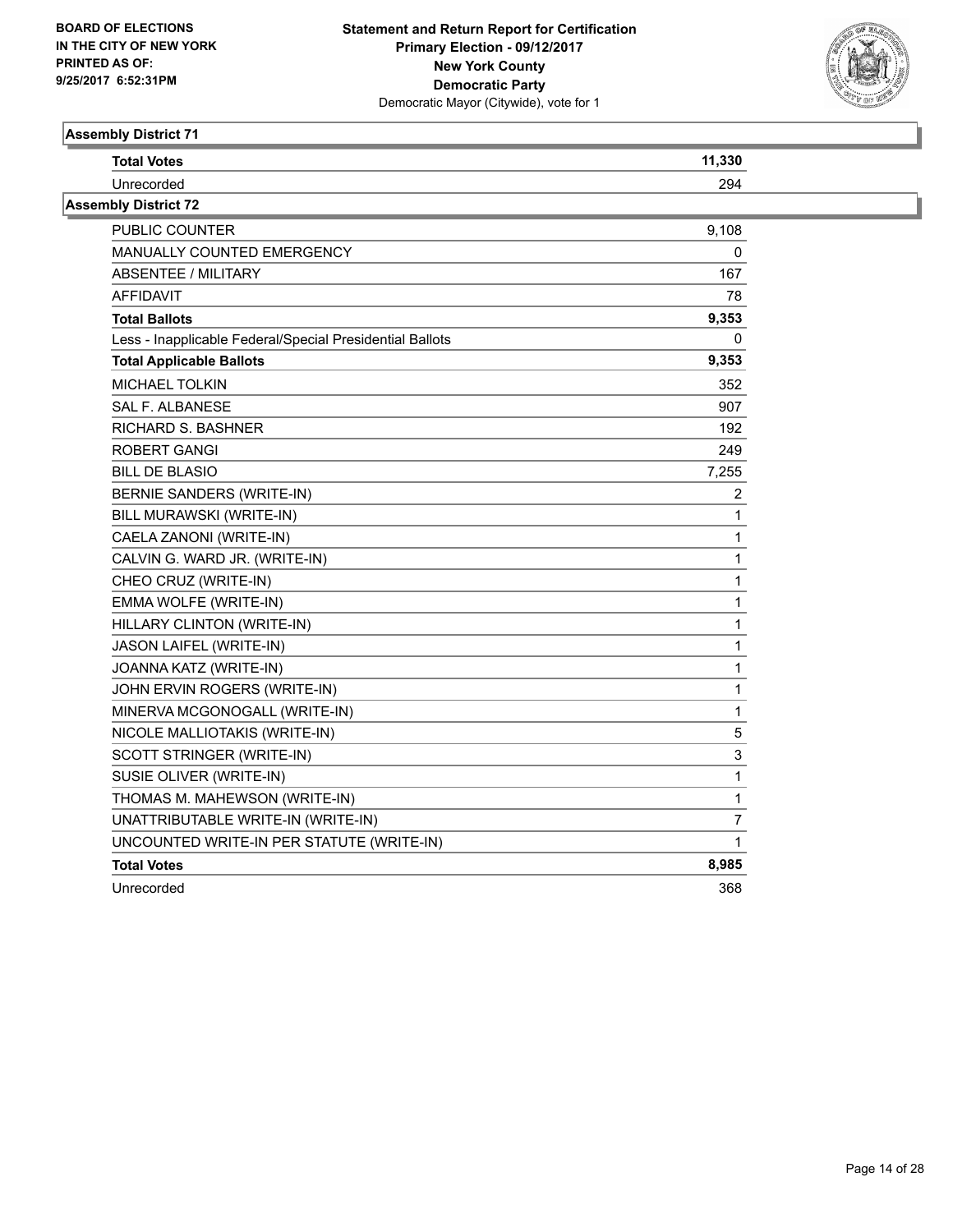

| <b>PUBLIC COUNTER</b>                                    | 7,466                   |
|----------------------------------------------------------|-------------------------|
| MANUALLY COUNTED EMERGENCY                               | 0                       |
| <b>ABSENTEE / MILITARY</b>                               | 337                     |
| <b>AFFIDAVIT</b>                                         | 47                      |
| <b>Total Ballots</b>                                     | 7,850                   |
| Less - Inapplicable Federal/Special Presidential Ballots | 0                       |
| <b>Total Applicable Ballots</b>                          | 7,850                   |
| <b>MICHAEL TOLKIN</b>                                    | 574                     |
| SAL F. ALBANESE                                          | 2,105                   |
| <b>RICHARD S. BASHNER</b>                                | 367                     |
| <b>ROBERT GANGI</b>                                      | 215                     |
| <b>BILL DE BLASIO</b>                                    | 4,166                   |
| ALEX KADVAN (WRITE-IN)                                   | 1                       |
| ALISON BAKER LEEDS (WRITE-IN)                            | 1                       |
| ANDREW CUOMO (WRITE-IN)                                  | 1                       |
| <b>BO DIETL (WRITE-IN)</b>                               | 5                       |
| CAROL L. JACKSON (WRITE-IN)                              | 1                       |
| <b>CHRISTINE QUINN (WRITE-IN)</b>                        | 3                       |
| DANIEL GARODNICK (WRITE-IN)                              | $\overline{\mathbf{c}}$ |
| DANIEL SOLOMON (WRITE-IN)                                | 1                       |
| DAVID CHRISTY (WRITE-IN)                                 | 1                       |
| HAKEEM JEFFRIES (WRITE-IN)                               | 1                       |
| HANNAH ELOISE GUREVICH (WRITE-IN)                        | 1                       |
| HILLARY CLINTON (WRITE-IN)                               | 8                       |
| JONATHAN BING (WRITE-IN)                                 | 1                       |
| JUDD B. KESSLER (WRITE-IN)                               | 1                       |
| KEVIN SHEEKEY (WRITE-IN)                                 | 1                       |
| KRISTEN E. GILLIBRAND (WRITE-IN)                         | 1                       |
| <b>KYLE O'BRIEN (WRITE-IN)</b>                           | 1                       |
| LAVERNE WILLIAMS (WRITE-IN)                              | 1                       |
| MARK HERSCHBERG (WRITE-IN)                               | 1                       |
| MARTHA NIMMER (WRITE-IN)                                 | 1                       |
| MICHAEL BLOOMBERG (WRITE-IN)                             | 23                      |
| MICHAEL BOOMBERG (WRITE-IN)                              | 2                       |
| MICHELLE CLEARY (WRITE-IN)                               | 1                       |
| MILO LEWB (WRITE-IN)                                     | 1                       |
| NICOLE MALLIOTAKIS (WRITE-IN)                            | 6                       |
| PATRICK INGRAM (WRITE-IN)                                | 1                       |
| PETER WERTHEIM (WRITE-IN)                                | 1                       |
| RACHEAL STONCH (WRITE-IN)                                | 1                       |
| REBECCA LAMORTE (WRITE-IN)                               | 1                       |
| RICHARD BO DIETL (WRITE-IN)                              | 1                       |
| RICHARD RAUITCH (WRITE-IN)                               | 1                       |
| ROCKY DE LA FUENTE (WRITE-IN)                            | 1                       |
| SANNA FEIRSTEIN (WRITE-IN)                               | 1                       |
| SCOTT STRINGER (WRITE-IN)                                | $\overline{2}$          |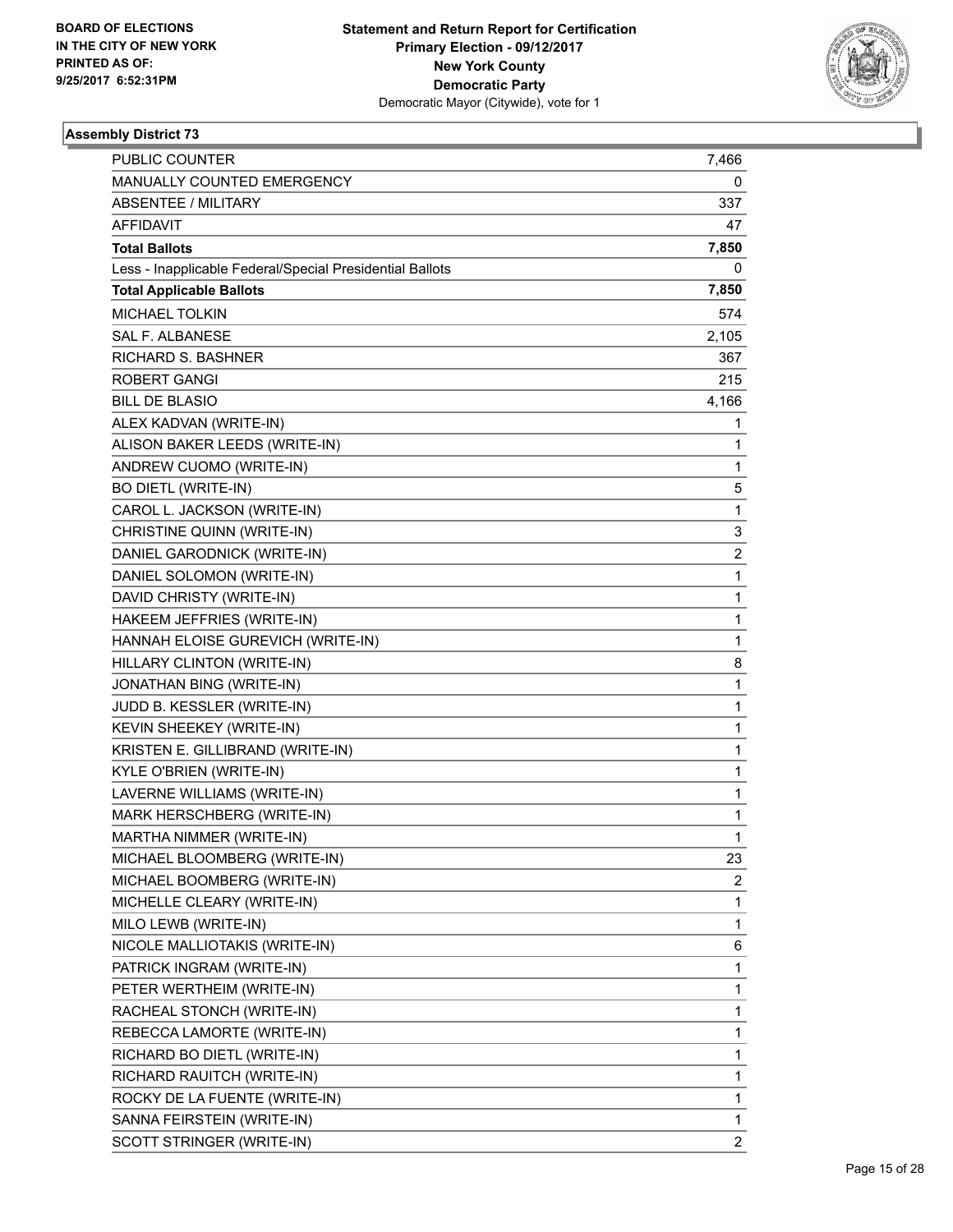

| SETH D. GINSBERG (WRITE-IN)               |       |
|-------------------------------------------|-------|
| STEPHEN SNOWDER (WRITE-IN)                |       |
| SUSAN H SEIDEL (WRITE-IN)                 |       |
| TERESE DEMONARUD (WRITE-IN)               |       |
| UNATTRIBUTABLE WRITE-IN (WRITE-IN)        | 17    |
| UNCOUNTED WRITE-IN PER STATUTE (WRITE-IN) | 2     |
| VICTOR EALISE (WRITE-IN)                  |       |
| WALTER SQUIRE (WRITE-IN)                  |       |
| <b>Total Votes</b>                        | 7,529 |
| Unrecorded                                | 321   |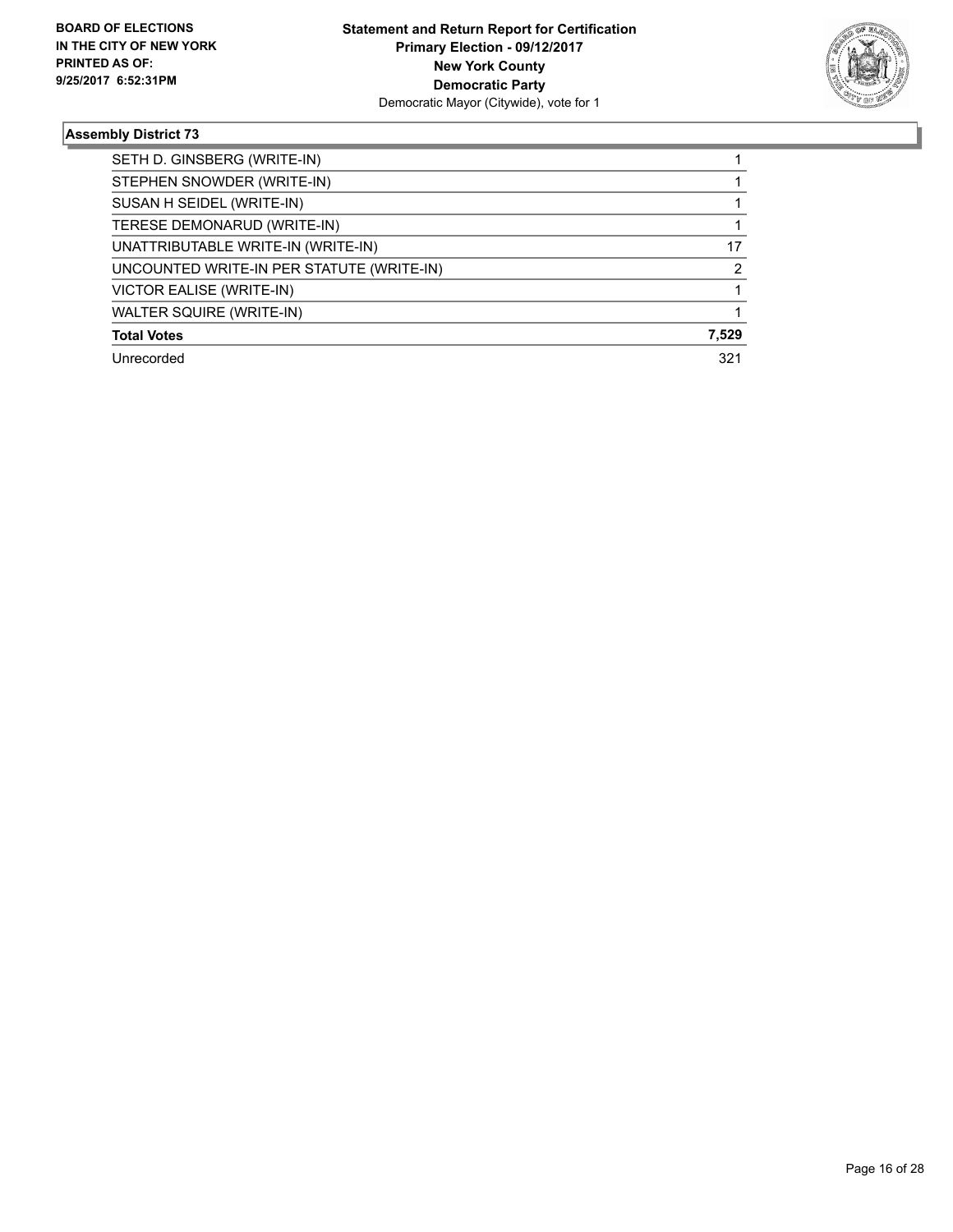

| <b>PUBLIC COUNTER</b>                                    | 12,013                  |
|----------------------------------------------------------|-------------------------|
| MANUALLY COUNTED EMERGENCY                               | 0                       |
| ABSENTEE / MILITARY                                      | 282                     |
| <b>AFFIDAVIT</b>                                         | 97                      |
| <b>Total Ballots</b>                                     | 12,392                  |
| Less - Inapplicable Federal/Special Presidential Ballots | 0                       |
| <b>Total Applicable Ballots</b>                          | 12,392                  |
| <b>MICHAEL TOLKIN</b>                                    | 591                     |
| <b>SAL F. ALBANESE</b>                                   | 2,188                   |
| <b>RICHARD S. BASHNER</b>                                | 323                     |
| <b>ROBERT GANGI</b>                                      | 362                     |
| <b>BILL DE BLASIO</b>                                    | 8,279                   |
| ANDREA WEINBERG (WRITE-IN)                               | 2                       |
| ANNE MILGRAM (WRITE-IN)                                  | 1                       |
| ANTHONY WEINER (WRITE-IN)                                | $\mathbf{1}$            |
| ARTHUR SHAW (WRITE-IN)                                   | 1                       |
| AUBERT KRAMER (WRITE-IN)                                 | 1                       |
| BARACK OBAMA (WRITE-IN)                                  | 1                       |
| BERNIE SANDERS (WRITE-IN)                                | 3                       |
| BILL THOMPSON (WRITE-IN)                                 | 1                       |
| <b>BO DIETL (WRITE-IN)</b>                               | $\mathbf{1}$            |
| <b>BOBBY KOLIN (WRITE-IN)</b>                            | 1                       |
| <b>BRUCE GRILIKHES (WRITE-IN)</b>                        | 1                       |
| CARLINA RIVERA (WRITE-IN)                                | 1                       |
| CHRISTINE QUINN (WRITE-IN)                               | 3                       |
| DANIEL GARODNICK (WRITE-IN)                              | 2                       |
| DANIEL GARODRICK (WRITE-IN)                              | $\overline{\mathbf{c}}$ |
| DANIEL GORODRICK (WRITE-IN)                              | 1                       |
| DAVID DINKINS (WRITE-IN)                                 | 1                       |
| DAWN DAVIS (WRITE-IN)                                    | $\mathbf{1}$            |
| FRAN LEIBOWITZ (WRITE-IN)                                | 1                       |
| HILLARY CLINTON (WRITE-IN)                               | 4                       |
| JANOS MARTON (WRITE-IN)                                  | 1                       |
| JOHN SMALL (WRITE-IN)                                    | 1                       |
| JOHN W. FLETCHER (WRITE-IN)                              | 1                       |
| JON SNOW (WRITE-IN)                                      | 1                       |
| JOSE VASQUEZ (WRITE-IN)                                  | 1                       |
| <b>JOSH THOMPSON (WRITE-IN)</b>                          | 2                       |
| KARA SILVERMAN (WRITE-IN)                                | 1                       |
| LARRY SEABROOK (WRITE-IN)                                | 1                       |
| LISA THOMPSON (WRITE-IN)                                 | 1                       |
| MARQUIS JENKINS (WRITE-IN)                               | 1                       |
| MARY SILVER (WRITE-IN)                                   | 1                       |
| MELISSA MARK VERITO (WRITE-IN)                           | 1                       |
| MICHAEL BLOOMBERG (WRITE-IN)                             | 14                      |
| MICHAEL PALUSZCK (WRITE-IN)                              | 1                       |
|                                                          |                         |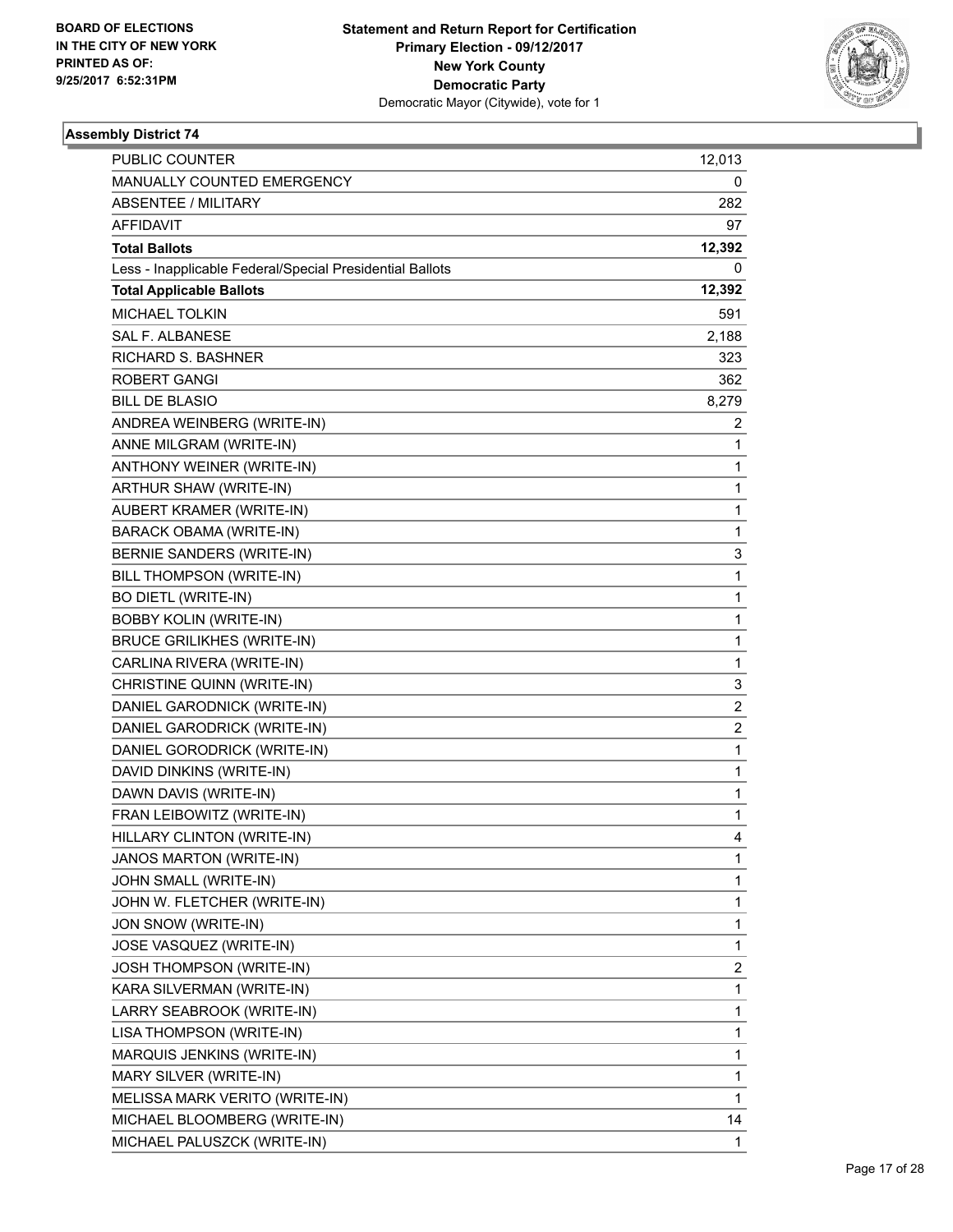

| NICOLE MALLIOTAKIS (WRITE-IN)      | 5      |
|------------------------------------|--------|
| PAUL KINGSBERY (WRITE-IN)          |        |
| PENNY KING (WRITE-IN)              |        |
| PREET BHARARA (WRITE-IN)           |        |
| RAPHAEL HEIN (WRITE-IN)            |        |
| ROBERT GANGI (WRITE-IN)            |        |
| ROSIE MENDEZ (WRITE-IN)            |        |
| SCOTT STRINGER (WRITE-IN)          |        |
| STEPHEN K. BANNON (WRITE-IN)       |        |
| TERESA PEDROZA (WRITE-IN)          |        |
| THOMAS LOWRY (WRITE-IN)            |        |
| UNATTRIBUTABLE WRITE-IN (WRITE-IN) | 10     |
| YOKO ONO (WRITE-IN)                |        |
| ZEUS SCHNECK (WRITE-IN)            |        |
| <b>Total Votes</b>                 | 11,828 |
| Unrecorded                         | 564    |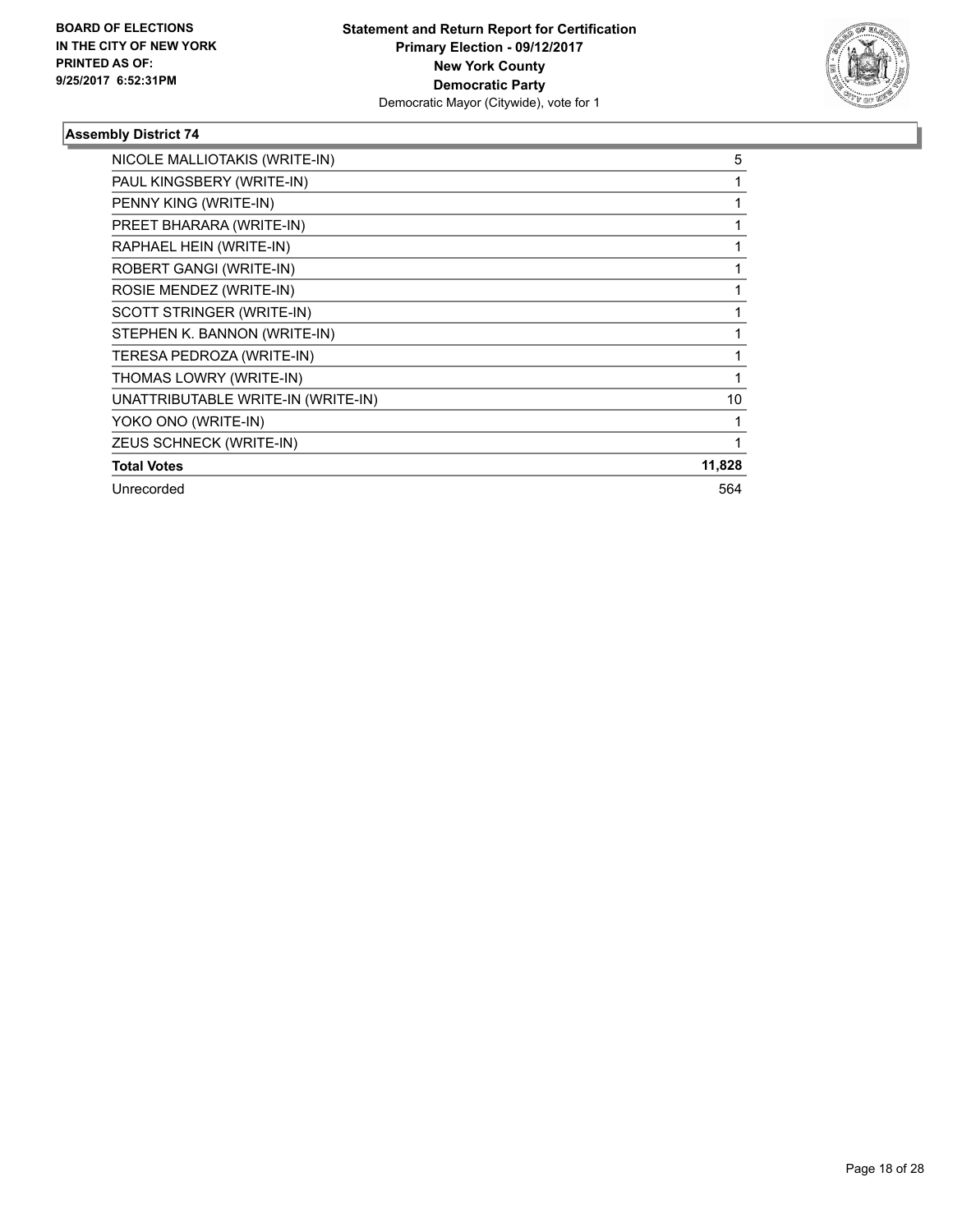

| <b>PUBLIC COUNTER</b>                                    | 9,021                   |
|----------------------------------------------------------|-------------------------|
| MANUALLY COUNTED EMERGENCY                               | 0                       |
| <b>ABSENTEE / MILITARY</b>                               | 294                     |
| AFFIDAVIT                                                | 52                      |
| <b>Total Ballots</b>                                     | 9,367                   |
| Less - Inapplicable Federal/Special Presidential Ballots | 0                       |
| <b>Total Applicable Ballots</b>                          | 9,367                   |
| <b>MICHAEL TOLKIN</b>                                    | 530                     |
| <b>SAL F. ALBANESE</b>                                   | 1,936                   |
| <b>RICHARD S. BASHNER</b>                                | 294                     |
| <b>ROBERT GANGI</b>                                      | 245                     |
| <b>BILL DE BLASIO</b>                                    | 5,930                   |
| AL SHARPTON (WRITE-IN)                                   | 1                       |
| AVELINO GARCIA (WRITE-IN)                                | 1                       |
| <b>BARBARA TURKEWITZ (WRITE-IN)</b>                      | $\overline{\mathbf{c}}$ |
| BILL MURAWSKI (WRITE-IN)                                 | $\mathbf 1$             |
| <b>BO DIETL (WRITE-IN)</b>                               | 2                       |
| BRIAN LEHRER (WRITE-IN)                                  | $\mathbf{1}$            |
| CHRISTINE QUINN (WRITE-IN)                               | 7                       |
| DANIEL HIRT (WRITE-IN)                                   | $\mathbf{1}$            |
| EMMA GELMAN (WRITE-IN)                                   | 1                       |
| ERIC T. SCHNEIDERMAN (WRITE-IN)                          | $\mathbf 1$             |
| <b>GALE BREWER (WRITE-IN)</b>                            | $\mathbf 1$             |
| HILLARY CLINTON (WRITE-IN)                               | 12                      |
| JACOB S KERN (WRITE-IN)                                  | 1                       |
| JEFF KRUPSKI (WRITE-IN)                                  | $\mathbf{1}$            |
| JILL STEIN (WRITE-IN)                                    | 1                       |
| JUSS B. KESSLER (WRITE-IN)                               | $\overline{c}$          |
| KRISTEN E. GILLIBRAND (WRITE-IN)                         | $\mathbf{1}$            |
| LYNN HACKNEY (WRITE-IN)                                  | 1                       |
| MARIAMA BONETTI (WRITE-IN)                               | 1                       |
| MICHAEL BLOOMBERG (WRITE-IN)                             | 11                      |
| NICOLE MALLIOTAKIS (WRITE-IN)                            | 1                       |
| PREET BHARARA (WRITE-IN)                                 | 1                       |
| RALPH NADER (WRITE-IN)                                   | 1                       |
| RICHARD DAVIS (WRITE-IN)                                 | 1                       |
| RUBEN DIAZ JR. (WRITE-IN)                                | 1                       |
| SAFEENA MACKLAI (WRITE-IN)                               | 1                       |
| SEAN TAYLOR (WRITE-IN)                                   | 1                       |
| SHAUN DONAUAN (WRITE-IN)                                 | 1                       |
| STEVEN RABER (WRITE-IN)                                  | $\mathbf{1}$            |
| UNATTRIBUTABLE WRITE-IN (WRITE-IN)                       | 15                      |
| ZEPHYR TEACHOUT (WRITE-IN)                               | 1                       |
| <b>Total Votes</b>                                       | 9,010                   |
| Unrecorded                                               | 357                     |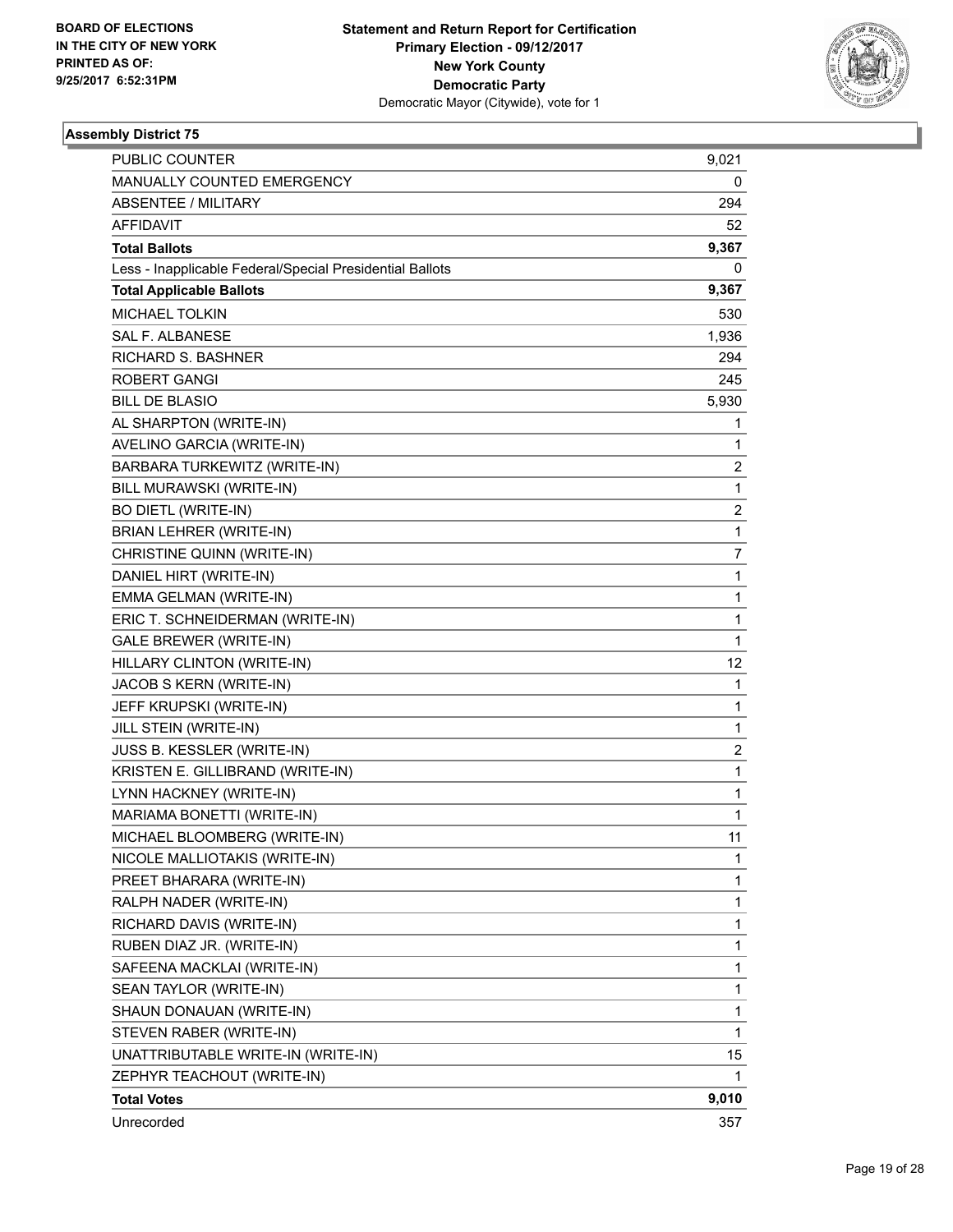

| <b>PUBLIC COUNTER</b>                                    | 8,447                   |
|----------------------------------------------------------|-------------------------|
| MANUALLY COUNTED EMERGENCY                               | 0                       |
| <b>ABSENTEE / MILITARY</b>                               | 268                     |
| AFFIDAVIT                                                | 58                      |
| <b>Total Ballots</b>                                     | 8,773                   |
| Less - Inapplicable Federal/Special Presidential Ballots | 0                       |
| <b>Total Applicable Ballots</b>                          | 8,773                   |
| <b>MICHAEL TOLKIN</b>                                    | 608                     |
| <b>SAL F. ALBANESE</b>                                   | 2,363                   |
| <b>RICHARD S. BASHNER</b>                                | 391                     |
| <b>ROBERT GANGI</b>                                      | 267                     |
| <b>BILL DE BLASIO</b>                                    | 4,670                   |
| BETSY FEIST (WRITE-IN)                                   | 1                       |
| BILL NYE (WRITE-IN)                                      | 1                       |
| <b>BO DIETL (WRITE-IN)</b>                               | $\overline{\mathbf{c}}$ |
| <b>BRIAN KRIST (WRITE-IN)</b>                            | 1                       |
| CAROLYN MALONEY (WRITE-IN)                               | $\mathbf{1}$            |
| CHRISTINE QUINN (WRITE-IN)                               | 1                       |
| DANIEL BACHMAN (WRITE-IN)                                | 1                       |
| DANIEL GARODNICK (WRITE-IN)                              | 2                       |
| DAVID BORIS (WRITE-IN)                                   | $\mathbf{1}$            |
| ELLIOT OROL (WRITE-IN)                                   | $\mathbf 1$             |
| ERIC ADAMS (WRITE-IN)                                    | $\mathbf{1}$            |
| GIFFORD MILLER (WRITE-IN)                                | 1                       |
| <b>GRACE MCCOWARD (WRITE-IN)</b>                         | $\mathbf{1}$            |
| HILLARY CLINTON (WRITE-IN)                               | 7                       |
| JESSICA LAPPIN (WRITE-IN)                                | 1                       |
| JOHN HALEBIAN (WRITE-IN)                                 | $\mathbf 1$             |
| JOSH KRAVITZ (WRITE-IN)                                  | $\mathbf{1}$            |
| KELVIN C. BIAS (WRITE-IN)                                | 1                       |
| LAWRENCE D JACOBS (WRITE-IN)                             | 1                       |
| LIZ KRUGER (WRITE-IN)                                    | $\mathbf{1}$            |
| MAUREEN M. COLE (WRITE-IN)                               | 1                       |
| MICHAEL BLOOMBERG (WRITE-IN)                             | 18                      |
| MITCHELL MOSS (WRITE-IN)                                 | 1                       |
| NICOLE MALLIOTAKIS (WRITE-IN)                            | 2                       |
| REINA SHIBANA (WRITE-IN)                                 | 1                       |
| RICHARD FOODY (WRITE-IN)                                 | 1                       |
| SCOTT STRINGER (WRITE-IN)                                | 2                       |
| SHARI HYMON (WRITE-IN)                                   | 1                       |
| UNATTRIBUTABLE WRITE-IN (WRITE-IN)                       | 10                      |
| YVONNE FITZNER (WRITE-IN)                                | 1                       |
| ZOEY OROL (WRITE-IN)                                     | 1                       |
| <b>Total Votes</b>                                       | 8,366                   |
| Unrecorded                                               | 407                     |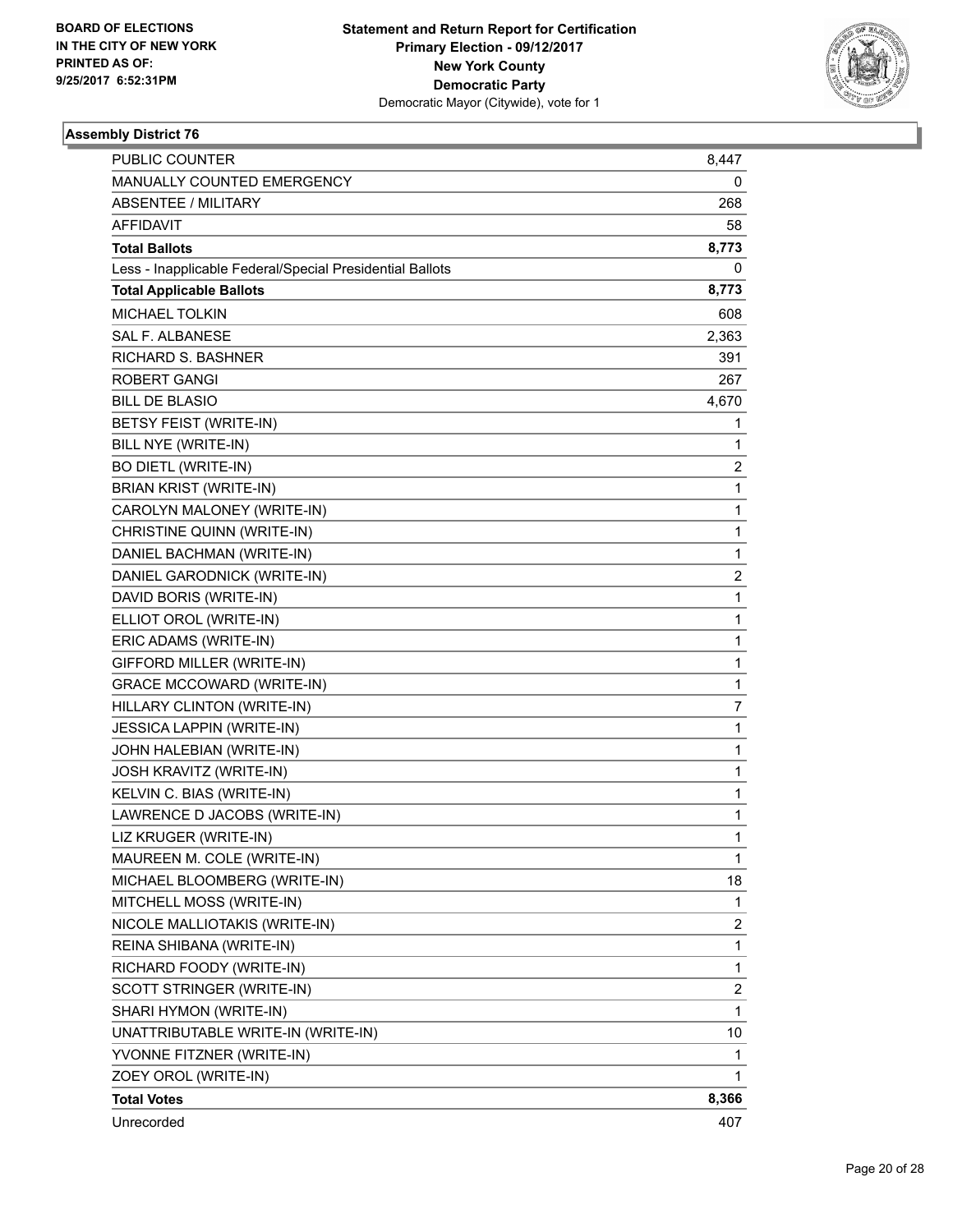

| PUBLIC COUNTER                                           | 126,490      |
|----------------------------------------------------------|--------------|
| MANUALLY COUNTED EMERGENCY                               | 2            |
| <b>ABSENTEE / MILITARY</b>                               | 3,707        |
| AFFIDAVIT                                                | 875          |
| <b>Total Ballots</b>                                     | 131,074      |
| Less - Inapplicable Federal/Special Presidential Ballots | 0            |
| <b>Total Applicable Ballots</b>                          | 131,074      |
| <b>MICHAEL TOLKIN</b>                                    | 6,495        |
| <b>SAL F. ALBANESE</b>                                   | 20,823       |
| <b>RICHARD S. BASHNER</b>                                | 3,700        |
| <b>ROBERT GANGI</b>                                      | 3,908        |
| <b>BILL DE BLASIO</b>                                    | 89,565       |
| ADAM T BRUNK (WRITE-IN)                                  | 1            |
| ADREW TILEM (WRITE-IN)                                   | 2            |
| ADRIANO ESPAILLAT (WRITE-IN)                             | 1            |
| AHMED BROWDER (WRITE-IN)                                 | 1            |
| AKEEM BROWDER (WRITE-IN)                                 | 9            |
| AL KADVAN (WRITE-IN)                                     | 1            |
| AL SHARPTON (WRITE-IN)                                   | 1            |
| ALETHA MAYBANK (WRITE-IN)                                | 1            |
| ALEX KADVAN (WRITE-IN)                                   | $\mathbf{1}$ |
| ALEXI ROTTENSTREICH (WRITE-IN)                           | 1            |
| ALICE CANCEL (WRITE-IN)                                  | 1            |
| ALISON BAKER LEEDS (WRITE-IN)                            | 1            |
| ALVIN BRAGG JR. (WRITE-IN)                               | 1            |
| ANDREA WEINBERG (WRITE-IN)                               | 2            |
| ANDREW CUOMO (WRITE-IN)                                  | 2            |
| ANNE MILGRAM (WRITE-IN)                                  | 1            |
| ANTHONY BECKFORD (WRITE-IN)                              | 1            |
| ANTHONY WEINER (WRITE-IN)                                | 4            |
| ARIEL PETERS (WRITE-IN)                                  | 1            |
| ARIEL RUIZ (WRITE-IN)                                    | $\mathbf{1}$ |
| ARTHUR SHAW (WRITE-IN)                                   | 1            |
| AUBERT KRAMER (WRITE-IN)                                 | 1            |
| AVELINO GARCIA (WRITE-IN)                                | 1            |
| BARACK OBAMA (WRITE-IN)                                  | 5            |
| BARBARA TURKEWITZ (WRITE-IN)                             | 2            |
| BELLA ABZUG (WRITE-IN)                                   | 1            |
| BERNIE SANDERS (WRITE-IN)                                | 13           |
| BETSY FEIST (WRITE-IN)                                   | 1            |
| BILL MURAWSKI (WRITE-IN)                                 | 5            |
| BILL NYE (WRITE-IN)                                      | 1            |
| BILL PERKINS (WRITE-IN)                                  | 1            |
| BILL THOMPSON (WRITE-IN)                                 | 2            |
| BLUE IVY CARTER (WRITE-IN)                               | 1            |
| <b>BO DIETL (WRITE-IN)</b>                               | 21           |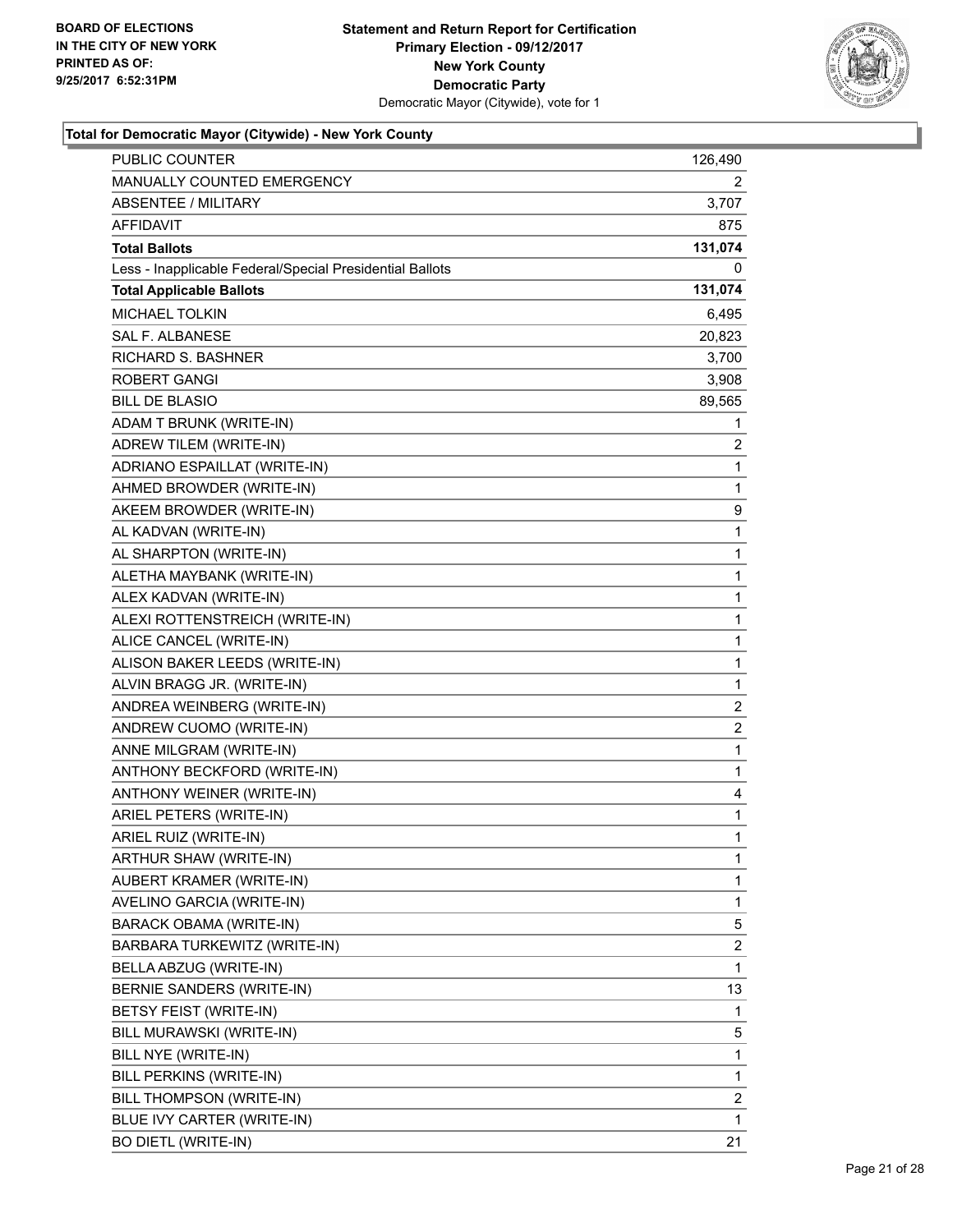

| <b>BOBBY KOLIN (WRITE-IN)</b>       | $\mathbf{1}$ |
|-------------------------------------|--------------|
| <b>BRIAN KRIST (WRITE-IN)</b>       | 1            |
| BRIAN LEHRER (WRITE-IN)             | 3            |
| <b>BRUCE GRILIKHES (WRITE-IN)</b>   | 1            |
| <b>BRUCE SPRINGSTEIN (WRITE-IN)</b> | 1            |
| BRYAN HAUT (WRITE-IN)               | 1            |
| <b>BURTON JOSEPHS (WRITE-IN)</b>    | 2            |
| CAELA ZANONI (WRITE-IN)             | 1            |
| CALVIN G. WARD JR. (WRITE-IN)       | 1            |
| CARL BANKS (WRITE-IN)               | $\mathbf{1}$ |
| CARL FINN (WRITE-IN)                | 1            |
| CARLINA RIVERA (WRITE-IN)           | 1            |
| CARMEN DE LA ROSA (WRITE-IN)        | 1            |
| CAROL L. JACKSON (WRITE-IN)         | 1            |
| CAROLYN MALONEY (WRITE-IN)          | 1            |
| CAS HOLLOWAY (WRITE-IN)             | 1            |
| CHARLES BARRON (WRITE-IN)           | 1            |
| CHARLES F. COLEMAN JR. (WRITE-IN)   | 1            |
| CHARLES OAKLEY (WRITE-IN)           | 1            |
| CHEO CRUZ (WRITE-IN)                | 1            |
| CHRISTINE QUINN (WRITE-IN)          | 41           |
| CHRISTOPHER ANDERSON (WRITE-IN)     | 1            |
| CHRISTOPHER HENRY (WRITE-IN)        | 1            |
|                                     |              |
| CHRISTOPHER MARTE (WRITE-IN)        | 1            |
| CHUCK SCHUMER (WRITE-IN)            | 1            |
| CLARK MIDDLETON (WRITE-IN)          | 1            |
| COLIN CHAN (WRITE-IN)               | 1            |
| COLSEN WHITEHEAD (WRITE-IN)         | 1            |
| COREY JOHNSON (WRITE-IN)            | 1            |
| CYNTHIA MCKINNEY (WRITE-IN)         | 1            |
| CYNTHIA NIXON (WRITE-IN)            | 2            |
| DANIEL BACHMAN (WRITE-IN)           | 1            |
| DANIEL EISENBERG (WRITE-IN)         | 1            |
| DANIEL GARODNICK (WRITE-IN)         | 11           |
| DANIEL GARODRICK (WRITE-IN)         | 2            |
| DANIEL GORODRICK (WRITE-IN)         | 1            |
| DANIEL HIRT (WRITE-IN)              | 1            |
| DANIEL SOLOMON (WRITE-IN)           | 2            |
| DANIEL SQUADRON (WRITE-IN)          | 1            |
| DAVID BORIS (WRITE-IN)              | 1            |
| DAVID CHRISTY (WRITE-IN)            | 1            |
| DAVID DINKINS (WRITE-IN)            | 3            |
| DAVID OWENS (WRITE-IN)              | 1            |
| DAWN DAVIS (WRITE-IN)               | 1            |
| DENNIS DERRYCK (WRITE-IN)           | 1            |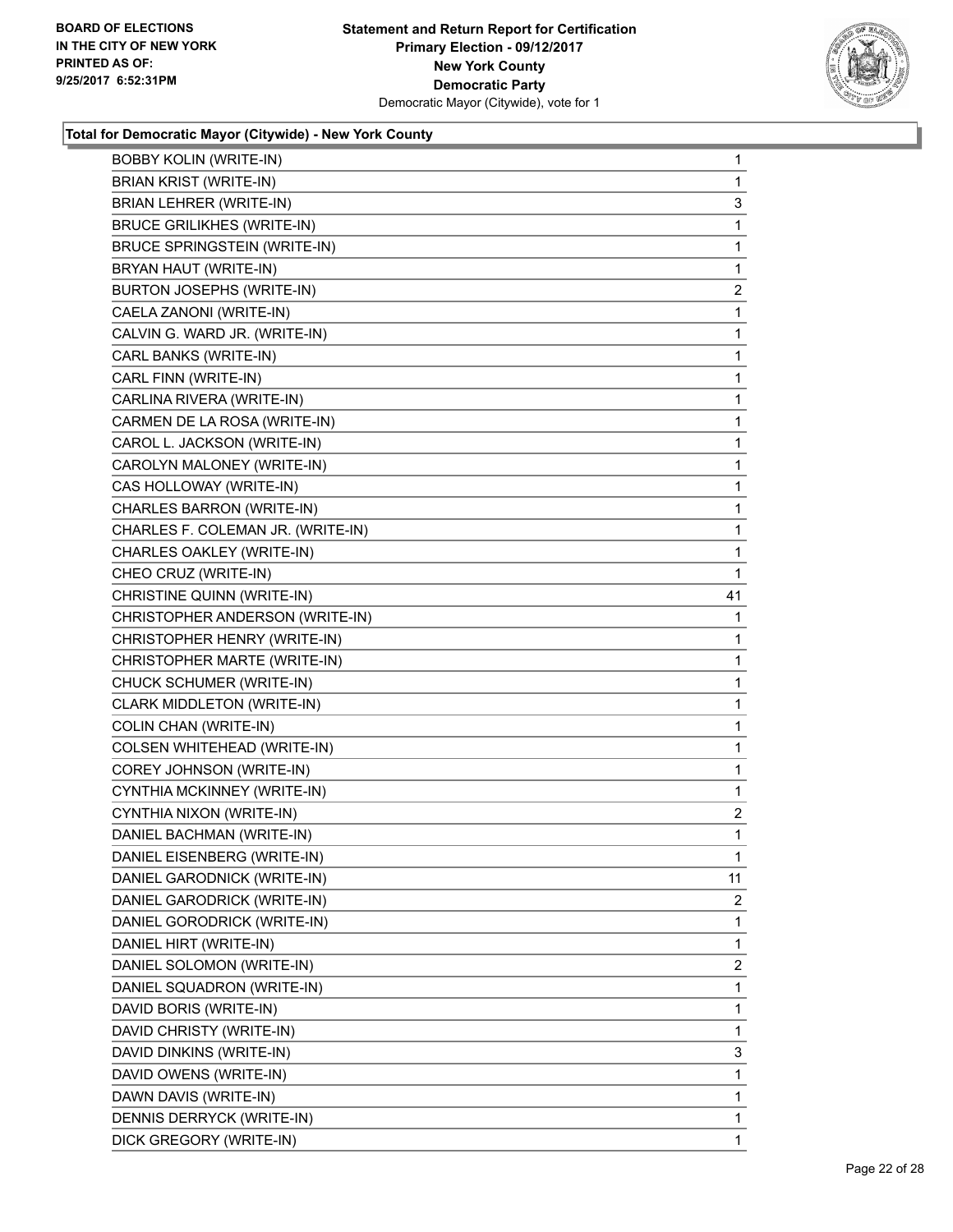

| EDIE WINDSOR (WRITE-IN)                   | 1                       |
|-------------------------------------------|-------------------------|
|                                           | 1                       |
| ELIZABETH CHU (WRITE-IN)                  | 1                       |
| ELLIOT OROL (WRITE-IN)                    | 1                       |
| ELRUBY BROUNLEE (WRITE-IN)                | 1                       |
| EMMA GELMAN (WRITE-IN)                    | 1                       |
| EMMA WOLFE (WRITE-IN)                     | 1                       |
| ERIC ADAMS (WRITE-IN)                     | 1                       |
| ERIC SCHNEIRMAN T. (WRITE-IN)             | 1                       |
| ERIC T. SCHNEIDERMAN (WRITE-IN)           | 1                       |
| ERIC V. TARR JR. (WRITE-IN)               | 1                       |
| EUGENIA SIMMONS-TAYLOR (WRITE-IN)         | 1                       |
| EVA MOSHOVITZ (WRITE-IN)                  | 1                       |
| EVELYN WOODS (WRITE-IN)                   | 1                       |
| FATIMA HANEY (WRITE-IN)                   | 1                       |
| FIORELLO LAGUARDIA (WRITE-IN)             | $\overline{\mathbf{c}}$ |
| FORELLO LAGUARTIA (WRITE-IN)              | 1                       |
| FRAN LEIBOWITZ (WRITE-IN)                 | 1                       |
| FRANCOISE PICKART (WRITE-IN)              | 1                       |
| FRED HAMPTON (WRITE-IN)                   | 1                       |
| FRED WEISS (WRITE-IN)                     | 1                       |
| FREDERICK DOUGLAS (WRITE-IN)              | $\mathbf{1}$            |
| FREDRIKA WILSON (WRITE-IN)                | 1                       |
| <b>GABRIEL BLAU (WRITE-IN)</b>            | 1                       |
| <b>GALE BREWER (WRITE-IN)</b>             | 6                       |
| GARY E. OSIUS (WRITE-IN)                  | 1                       |
| <b>GEORGETTE MORGAN THOMAS (WRITE-IN)</b> | 1                       |
| GIFFORD MILLER (WRITE-IN)                 | 1                       |
| GIOVONNI D'AMATO (WRITE-IN)               | 1                       |
| <b>GRACE MCCOWARD (WRITE-IN)</b>          | 1                       |
| HAKEEM JEFFRIES (WRITE-IN)                | 1                       |
|                                           | 1                       |
| HANNAH ELOISE GUREVICH (WRITE-IN)         |                         |
| HARI KANDU BOLU (WRITE-IN)                | 1                       |
| HAROLD SERBAN (WRITE-IN)                  | 1                       |
| HEIDI WENDEL (WRITE-IN)                   | 1                       |
| HELEN ROSENTHAL (WRITE-IN)                | 3                       |
| HILLARY CLINTON (WRITE-IN)                | 75                      |
| HOWARD STERN (WRITE-IN)                   | 1                       |
| IAN MACKAYE (WRITE-IN)                    | 1                       |
| <b>INEZ BARRON (WRITE-IN)</b>             | 1                       |
| IRMA HARVEY (WRITE-IN)                    | 1                       |
| ISRAEL MANTEL (WRITE-IN)                  | 1                       |
| JACHIAR KALE (WRITE-IN)                   | 1                       |
| JACOB S KERN (WRITE-IN)                   | 1                       |
| JAKE WEINER (WRITE-IN)                    | 1                       |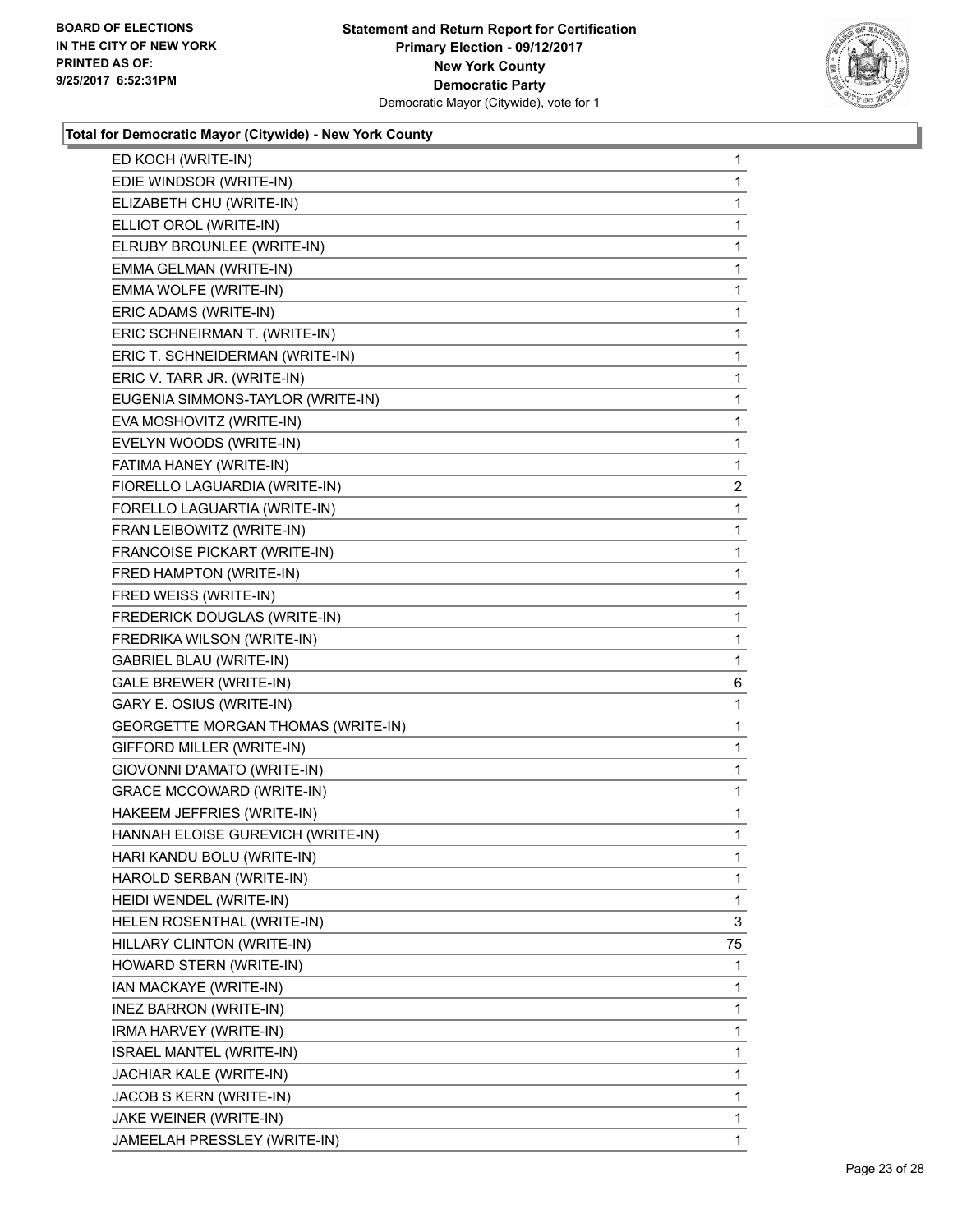

| JAMES F MCCONNELL (WRITE-IN)   | $\mathbf{1}$ |
|--------------------------------|--------------|
| JAMES LISSAK (WRITE-IN)        | $\mathbf{1}$ |
| JAMES S. DENNIS (WRITE-IN)     | 1            |
| JAMES SIMONS (WRITE-IN)        | 1            |
| JANE FLECHNER (WRITE-IN)       | 1            |
| JANOS MARTON (WRITE-IN)        | 1            |
| JARROLD L. NADLER (WRITE-IN)   | 1            |
| JASON CRUZ (WRITE-IN)          | 2            |
| JASON LAIFEL (WRITE-IN)        | 1            |
| JAY REID (WRITE-IN)            | 1            |
| JEFF KRUPSKI (WRITE-IN)        | 1            |
| JENNIFER R COWAN (WRITE-IN)    | 1            |
| JEREMY ATIE (WRITE-IN)         | 1            |
| JESSICA LAPPIN (WRITE-IN)      | 1            |
| JILL STEIN (WRITE-IN)          | 1            |
| JILLIAN J. ROTHMAN (WRITE-IN)  | 1            |
| JIMMY MCMILLAN (WRITE-IN)      | 1            |
| JOANNA KATZ (WRITE-IN)         | 1            |
| JOE LHOTA (WRITE-IN)           | 2            |
| JOHN CHAPMAN (WRITE-IN)        | 1            |
| JOHN ERVIN ROGERS (WRITE-IN)   | 1            |
| JOHN HALEBIAN (WRITE-IN)       | 1            |
| JOHN LIU (WRITE-IN)            | $\mathbf{2}$ |
| JOHN PALMIERI (WRITE-IN)       | 1            |
| JOHN SMALL (WRITE-IN)          | 1            |
| JOHN W. FLETCHER (WRITE-IN)    | 1            |
| JON MEYERSOHN (WRITE-IN)       | 1            |
| JON SNOW (WRITE-IN)            | 1            |
| JONATHAN BING (WRITE-IN)       | 1            |
| JORDI ARBOLEDA (WRITE-IN)      | $\mathbf{1}$ |
| JOSE GUEVARA (WRITE-IN)        | 1            |
| JOSE VASQUEZ (WRITE-IN)        | 1            |
| <b>JOSEPH RAGNO (WRITE-IN)</b> | 1            |
| JOSH KRAVITZ (WRITE-IN)        | 1            |
| JOSH LOCKWOOD (WRITE-IN)       | 1            |
| JOSH THOMPSON (WRITE-IN)       | 3            |
| JOSHUA ACOSTA (WRITE-IN)       | 1            |
| JUDD B. KESSLER (WRITE-IN)     | 1            |
| <b>JUDITH BROWN (WRITE-IN)</b> | 1            |
| JULIE BOSE (WRITE-IN)          | $\mathbf{2}$ |
| JUSS B. KESSLER (WRITE-IN)     | 2            |
| KARA SILVERMAN (WRITE-IN)      | 1            |
| KEITH R. VESSELL (WRITE-IN)    | 1            |
| KEITH RICHARDS (WRITE-IN)      | 1            |
| KELVIN C. BIAS (WRITE-IN)      | 1            |
| KEN CHEASETT (WRITE-IN)        | 1            |
|                                |              |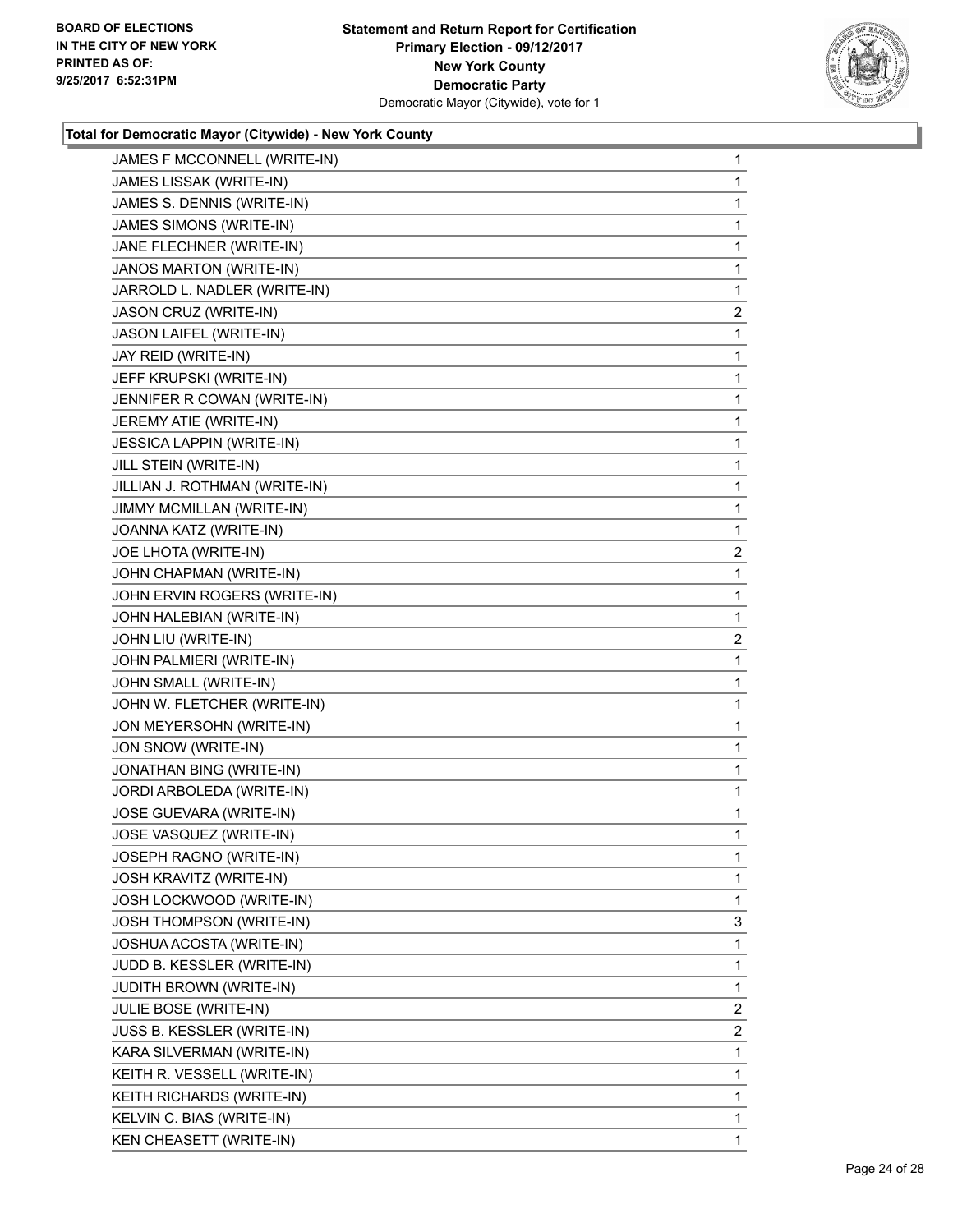

| KEN PERRY (WRITE-IN)             | 1              |
|----------------------------------|----------------|
| KENNETH PERRY (WRITE-IN)         | 1              |
| KENNETH WEINE (WRITE-IN)         | 1              |
| KEVIN CANFIELD (WRITE-IN)        | $\mathbf{1}$   |
| KEVIN SHEEKEY (WRITE-IN)         | 1              |
| KRISTEN E. GILLIBRAND (WRITE-IN) | $\mathbf{2}$   |
| KYLE O'BRIEN (WRITE-IN)          | 1              |
| LARRY SEABROOK (WRITE-IN)        | 1              |
| LAVERNE WILLIAMS (WRITE-IN)      | 1              |
| LAWRENCE D JACOBS (WRITE-IN)     | 1              |
| LAWRENCE FABION (WRITE-IN)       | 1              |
| LEANARD A. MITOLA (WRITE-IN)     | 1              |
| LEOLA MADDOX (WRITE-IN)          | 1              |
| LESLIE BERNARD JOSEPH (WRITE-IN) | 1              |
| LETITIA JAMES (WRITE-IN)         | 4              |
| LINDA G. MARCH (WRITE-IN)        | 1              |
| LINDA ROSENTHAL (WRITE-IN)       | 1              |
| LINDSAY HONAN (WRITE-IN)         | 1              |
| LISA THOMPSON (WRITE-IN)         | 1              |
| LIZ KRUGER (WRITE-IN)            | 1              |
| LUIS TEJADA (WRITE-IN)           | 1              |
| LUKE SPONHOLZ (WRITE-IN)         | $\mathbf{1}$   |
| LYNN HACKNEY (WRITE-IN)          | 1              |
| MADDY DE LOVE (WRITE-IN)         | 1              |
| MARGARET S. CHIN (WRITE-IN)      | 1              |
| MARIAH CAREY (WRITE-IN)          | 1              |
| MARIAMA BONETTI (WRITE-IN)       | 1              |
| MARK BELLO (WRITE-IN)            | $\mathbf{1}$   |
| MARK HERSCHBERG (WRITE-IN)       | 1              |
| MARK LANDIS (WRITE-IN)           | 1              |
| MARK POONS (WRITE-IN)            | 1              |
| MARQUIS JENKINS (WRITE-IN)       | 1              |
| MARTHA NIMMER (WRITE-IN)         | 1              |
| MARY SILVER (WRITE-IN)           | 1              |
| <b>MASNON BAINES (WRITE-IN)</b>  | 1              |
| MAUREEN M. COLE (WRITE-IN)       | 1              |
| MAX RUDOLF SARINSKY (WRITE-IN)   | 1              |
| MCCARTNEY HEATHER (WRITE-IN)     | 1              |
| MEL WYMORE (WRITE-IN)            | 1              |
| MELISSA MARK VERITO (WRITE-IN)   | 1              |
| MELISSA MARK-VIVERITO (WRITE-IN) | $\overline{2}$ |
| MICHAEL BLOOMBERG (WRITE-IN)     | 157            |
| MICHAEL BOOMBERG (WRITE-IN)      | 2              |
| MICHAEL DEL GUIDICE (WRITE-IN)   | 1              |
| MICHAEL GREYS (WRITE-IN)         | 1              |
| MICHAEL HALPERT (WRITE-IN)       | 1              |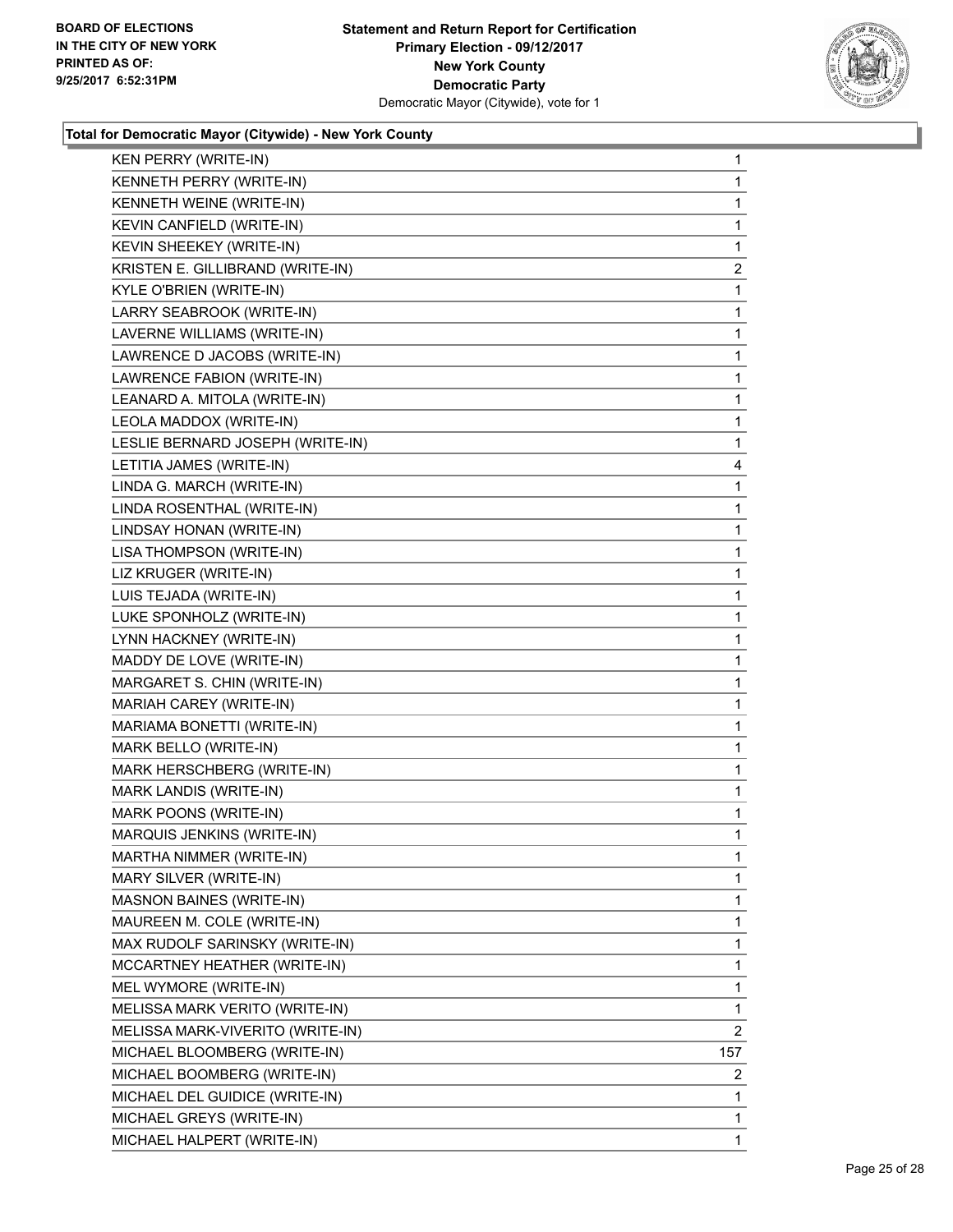

| MICHAEL KRAMER (WRITE-IN)      | $\mathbf{1}$ |
|--------------------------------|--------------|
| MICHAEL PALUSZCK (WRITE-IN)    | $\mathbf{1}$ |
| MICHAEL PEREIRA (WRITE-IN)     | $\mathbf{1}$ |
| MICHELLE CLEARY (WRITE-IN)     | 1            |
| MICHELLE OBAMA (WRITE-IN)      | 2            |
| MILO LEWB (WRITE-IN)           | 1            |
| MINERVA MCGONOGALL (WRITE-IN)  | $\mathbf{1}$ |
| MITCHELL MOSS (WRITE-IN)       | $\mathbf{1}$ |
| MITZELOK SMALL (WRITE-IN)      | 1            |
| MOE LOOGHAM (WRITE-IN)         | 1            |
| MONECA HARRIS (WRITE-IN)       | $\mathbf{1}$ |
| NANCY PELOSI (WRITE-IN)        | 1            |
| NICHOLE MALLIOTAKIS (WRITE-IN) | 1            |
| NICKY MALIATAKIS (WRITE-IN)    | 1            |
| NICOLE MALLIOTAKIS (WRITE-IN)  | 39           |
| NINA WATKINS (WRITE-IN)        | 1            |
| NOEL HUYNH (WRITE-IN)          | 1            |
| PATRICK INGRAM (WRITE-IN)      | 1            |
| PATTI SMITH (WRITE-IN)         | 1            |
| PAUL FISCHER (WRITE-IN)        | $\mathbf{1}$ |
| PAUL KINGSBERY (WRITE-IN)      | 1            |
| PENNY KING (WRITE-IN)          | 1            |
| PETER WERTHEIM (WRITE-IN)      | 3            |
| PHARIEN GRIFFTH (WRITE-IN)     | 1            |
| PREET BHARARA (WRITE-IN)       | 7            |
| RACHEAL STONCH (WRITE-IN)      | $\mathbf{1}$ |
| RAFAEL L. HERNANDEZ (WRITE-IN) | 1            |
| RALPH NADER (WRITE-IN)         | 1            |
| RAPHAEL HEIN (WRITE-IN)        | $\mathbf{1}$ |
| RAY TIRADO (WRITE-IN)          | 1            |
| RAYMOND WONG (WRITE-IN)        | $\mathbf{1}$ |
| REBECCA LAMORTE (WRITE-IN)     | $\mathbf{1}$ |
| REGINA ESTELA (WRITE-IN)       | 1            |
| REINA SHIBANA (WRITE-IN)       | 1            |
| RENE KATHAWALA (WRITE-IN)      | 1            |
| RICHARD BO DIETL (WRITE-IN)    | 1            |
| RICHARD DAVIS (WRITE-IN)       | 1            |
| RICHARD DORRITIE (WRITE-IN)    | 1            |
| RICHARD FOODY (WRITE-IN)       | 1            |
| RICHARD RAUITCH (WRITE-IN)     | 1            |
| RITCHIE TORRES (WRITE-IN)      | 1            |
| ROBERT DENIRO (WRITE-IN)       | 1            |
| ROBERT GANGI (WRITE-IN)        | 1            |
| ROBERT JACKSON (WRITE-IN)      | 5            |
| ROBERT RODRIGUEZ (WRITE-IN)    | 1            |
| ROBERT WHITEHOUSE (WRITE-IN)   | 1            |
|                                |              |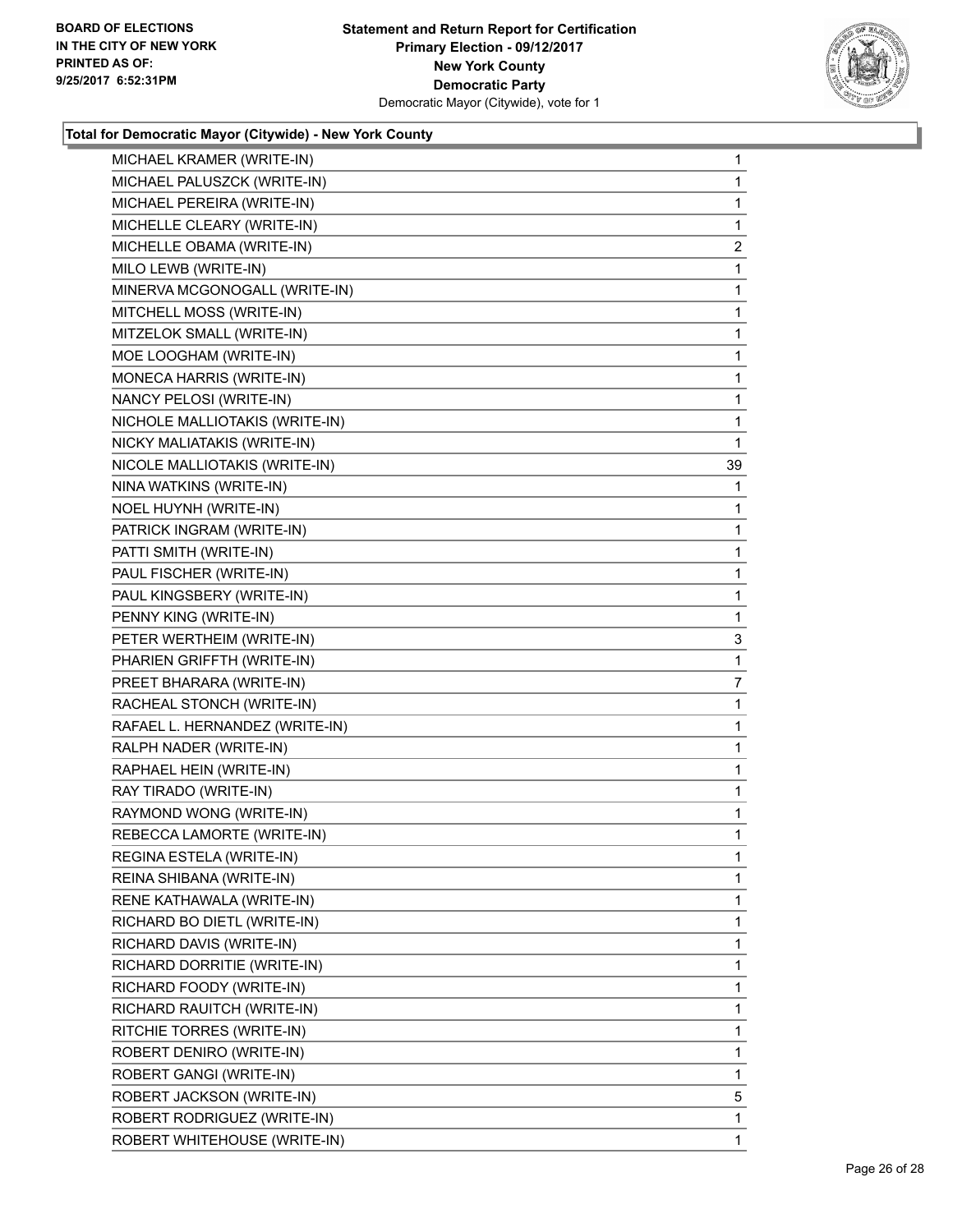

| ROBIN LAVERN WILSON (WRITE-IN)  | 1            |
|---------------------------------|--------------|
| ROBIN LEVERN WILSON (WRITE-IN)  | 1            |
| ROCHELLE THOMPSON (WRITE-IN)    | 1            |
| ROCKY DE LA FUENTE (WRITE-IN)   | 3            |
| RON R. MILLER (WRITE-IN)        | $\mathbf{1}$ |
| RONNIE ELDRIDGE (WRITE-IN)      | 2            |
| ROSAYN ANDERSON (WRITE-IN)      | 1            |
| ROSIE MENDEZ (WRITE-IN)         | 1            |
| RU PAUL (WRITE-IN)              | 1            |
| RUBEN DIAZ (WRITE-IN)           | $\mathbf{1}$ |
| RUBEN DIAZ JR (WRITE-IN)        | 1            |
| RUBEN DIAZ JR. (WRITE-IN)       | 1            |
| RUDOLPH GIULIANI (WRITE-IN)     | $\mathbf{1}$ |
| RUTH ANNE VISNAUSKAS (WRITE-IN) | 1            |
| RUTH LIPMARY (WRITE-IN)         | 1            |
| SAFEENA MACKLAI (WRITE-IN)      | $\mathbf{1}$ |
| SALLY YATES (WRITE-IN)          | 1            |
| SANNA FEIRSTEIN (WRITE-IN)      | 1            |
| SCOTT STRINGER (WRITE-IN)       | 27           |
| SEAN TAYLOR (WRITE-IN)          | 1            |
| SELENA SANCHEZ (WRITE-IN)       | 1            |
| SETH D. GINSBERG (WRITE-IN)     | $\mathbf{1}$ |
| SETH PINSKY (WRITE-IN)          | 1            |
| SHARI HYMON (WRITE-IN)          | 1            |
| SHAUN DONAUAN (WRITE-IN)        | $\mathbf{1}$ |
| SHEILA RAMESH (WRITE-IN)        | 1            |
| SHELDON SILVER (WRITE-IN)       | 1            |
| SOM KHARAZMI (WRITE-IN)         | $\mathbf{1}$ |
| STEPHANIE LLANES (WRITE-IN)     | 1            |
| STEPHEN BARNES (WRITE-IN)       | 1            |
| STEPHEN K. BANNON (WRITE-IN)    | $\mathbf{1}$ |
| STEPHEN LARIE (WRITE-IN)        | 1            |
| STEPHEN SNOWDER (WRITE-IN)      | 1            |
| STEVEN KAYE (WRITE-IN)          | $\mathbf{1}$ |
| STEVEN RABER (WRITE-IN)         | 1            |
| STEVEN WIGERMAN (WRITE-IN)      | 1            |
| STUART FEFFE (WRITE-IN)         | $\mathbf{1}$ |
| SUSAN CACAPPOLO (WRITE-IN)      | 1            |
| SUSAN FILIPSKI (WRITE-IN)       | 1            |
| SUSAN H SEIDEL (WRITE-IN)       | $\mathbf{1}$ |
| SUSIE OLIVER (WRITE-IN)         | 1            |
| SUZANNE PIPER JD (WRITE-IN)     | 1            |
| SYDNEY WILLIAMS (WRITE-IN)      | $\mathbf{1}$ |
| TAMECCA SERIL (WRITE-IN)        | 1            |
| TARIK JOHNSON (WRITE-IN)        | 1            |
| TERESA PEDROZA (WRITE-IN)       | $\mathbf{1}$ |
|                                 |              |